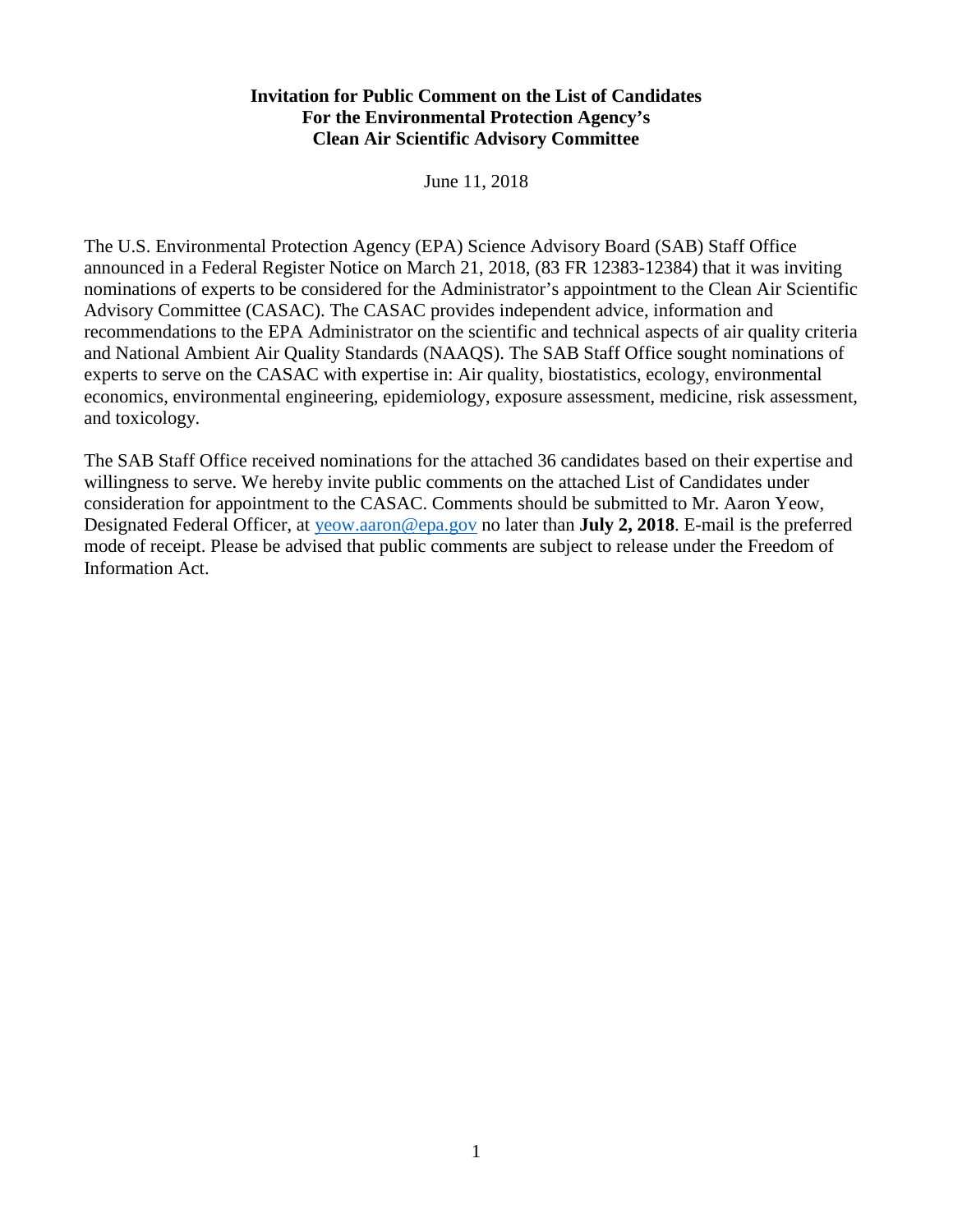# **FY19 Chartered CASAC Annual Membership**

## **Berrocal,Veronica**

### **University of Michigan**

Dr. Veronica J. Berrocal is Associate Professor of Biostatistics at the University of Michigan. Her expertise and research interests are in spatial and environmental statistics and biostatistics, with a particular interest on development and application of statistical methods for environmental exposure risk assessment, particularly air pollution, weather and climate modeling, and their impact on health. Dr. Berrocal has also investigated assessment of the National Ambient Air Quality Standard for ozone using spatial statistical models and data from monitoring sites and an air quality model. Dr. Berrocal is the current core co-leader of the Integrated Health Sciences Core of the University of Michigan NIEHS-funded P30 center MLEEaD – Michigan Lifetime Environmental Exposure and Disease. She has also been and is co-Investigator on various NIH-funded and NSF-funded research projects investigating the effect of the physical and built environment on health, the impact of climate change on health, as well as studies on rheumatic diseases, brain cancer, and reproductive health among others. She has served as ad-hoc member of the EPA Federal Insecticide, Fungicide and Rodenticide Act Scientific Advisory Panel in December 2014, May 2015, and November 2017, and has served as member of an External Peer Review panel for EPA on the "Environmental Relative Moldiness Index (ERMI)" (October 2016) and on "Significant Impact Levels (SILs) for ozone and fine particle pollution" (September 2016). She is a member of the American Statistical Association (ASA), the International Society for Bayesian Analysis (ISBA), the International Biometrics Society (IBS), and the Association for Women in Mathematics. She has been the Chair of the Section on "Statistics and the Environment" of the American Statistical Association in 2017, and she is currently the Program Chair Elect for the Section of "Statistics in Epidemiology" of the American Statistical Association. Prior to joining the University of Michigan as faculty in 2010 as Assistant Professor, Dr. Berrocal earned a Ph.D. in Statistics at the University of Washington in 2007, was a postdoctoral research associate at the NSF-funded Statistical and Applied Mathematical Sciences Institute (SAMSI) in academic year 2009-2010, a postdoctoral fellow at Duke University, in the Department of Statistical Science and in the Children Environmental Health Initiative (CEHI) center in academic year 2008-2009, and a National Research Council postdoctoral research associate at the U.S. Environmental Protection Agency in the National Exposure Research Laboratory (NERL) in academic year 2007-2008. As a postdoc at EPA-NERL, Dr. Berrocal has developed spatial statistical models to combine data from monitoring sites and outputs from an air quality model (the Community Multiscale Air Quality – CMAQ) to generate improved estimates of air pollution concentration at fine spatial scale. These models, called downscaler and data fusion models, have been presented in several scientific journals, are highly cited and have been used in various epidemiological studies to assess the health impact of ambient and personal exposure to air pollution.

## **Burke,Thomas**

### **Johns Hopkins Bloomberg School of Public Health**

Thomas A. Burke is a Professor at The Johns Hopkins Bloomberg School of Public Health, Department of Health Policy and Management, with joint appointments in the Department of Environmental Health Sciences and the School of Medicine Department of Oncology. He is also the the Director of the Johns Hopkins Risk Sciences and Public Policy Institute. Dr. Burke is Chair of the National Academy of Sciences Committee on Improving Risk Analysis and in 2006 he was named a Fellow of the Society for Risk Anaysis. His research interests include environmental epidemiology and surveillance, evaluation of population exposures to environmental pollutants, assessment and communication of environmental risks, and application of epidemiology and health risk assessment to public policy. He was Principal Investigator for the Pew Environmental Health Commission which established the framework for a national approach to environmental public health tracking. He has been awarded the Johns Hopkins Golden Apple Award for excellence in teaching three times.Before joining the University faculty, Dr. Burke was Deputy Commissioner of Health for the State of New Jersey and Director of Science and Research for the New Jersey Department of Environmental Protection. In New Jersey, he directed initiatives that influenced the development of national programs, such as Superfund, the Safe Drinking Water Act, and the Toxics Release Inventory. Dr. Burke has served as a member of the National Academy of Sciences Board on Environmental Studies and Toxicology and chaired the NAS Committee on Human Biomonitoring for Environmental Toxicants and Committee on Toxicants and Pathogens in Biosolids Applied to Land. He also served on the NAS Committee on the Toxicological Effects of Methylmercury. In 2003 he was named a lifetime National Associate of the National Academies. He was Inaugural Chair of the Advisory Committee to the Director of the CDC National Center for Environmental Health and a member of the Executive Committee of the EPA Board of Scientific Counselors. Dr. Burke received his B.S. from St. Peter's College, his M.P.H. from the University of Texas and his Ph.D. in epidemiology from the University of Pennsylvania.

## **Chance,Kelly**

#### **Smithsonian Institution**

Kelly Chance is a Senior Physicist at the Smithsonian Astrophysical Observatory. He taught Spectroscopy and Radiative Transfer of Planetary Atmospheres as a Lecturer on Earth and Planetary Sciences at Harvard University (now Oxford University Press, ISBN 978-0-19-966210-4). He has been measuring Earth's atmosphere from balloons, aircraft, the ground and, especially, from satellites since receiving his Ph.D. in Chemical Physics from Harvard in 1978. His research specialties are measurements of the Earth's atmosphere; atmospheric composition and radiative transfer; chemical astrophysics; and molecular spectroscopy, structure and dynamics. His atmospheric measurements encompass the stratospheric ozone layer, climatealtering greenhouse gases, and atmospheric pollution. His proposal for Tropospheric Emissions: Monitoring of Pollution (TEMPO) was selected in 2012 as the first NASA Earth Venture Instrument. TEMPO will be the first space-based instrument to monitor major air pollutants across the North American continent from Mexico City to the Canadian oil sands, and from the Atlantic to the Pacific, hourly at high spatial resolution. TEMPO will be launched in about 2020-2021, sharing a ride on a commercial satellite to a geostationary orbit. TEMPO measurements of ozone, nitrogen dioxide, sulfur dioxide, formaldehyde, glyoxal, water vapor, aerosols, cloud parameters, and harmful ultraviolet radiation will enable researchers to improve emission inventories, monitor population exposure, and evaluate effective emission-control strategies. It also will provide near-real-time air quality products that will be made publicly available.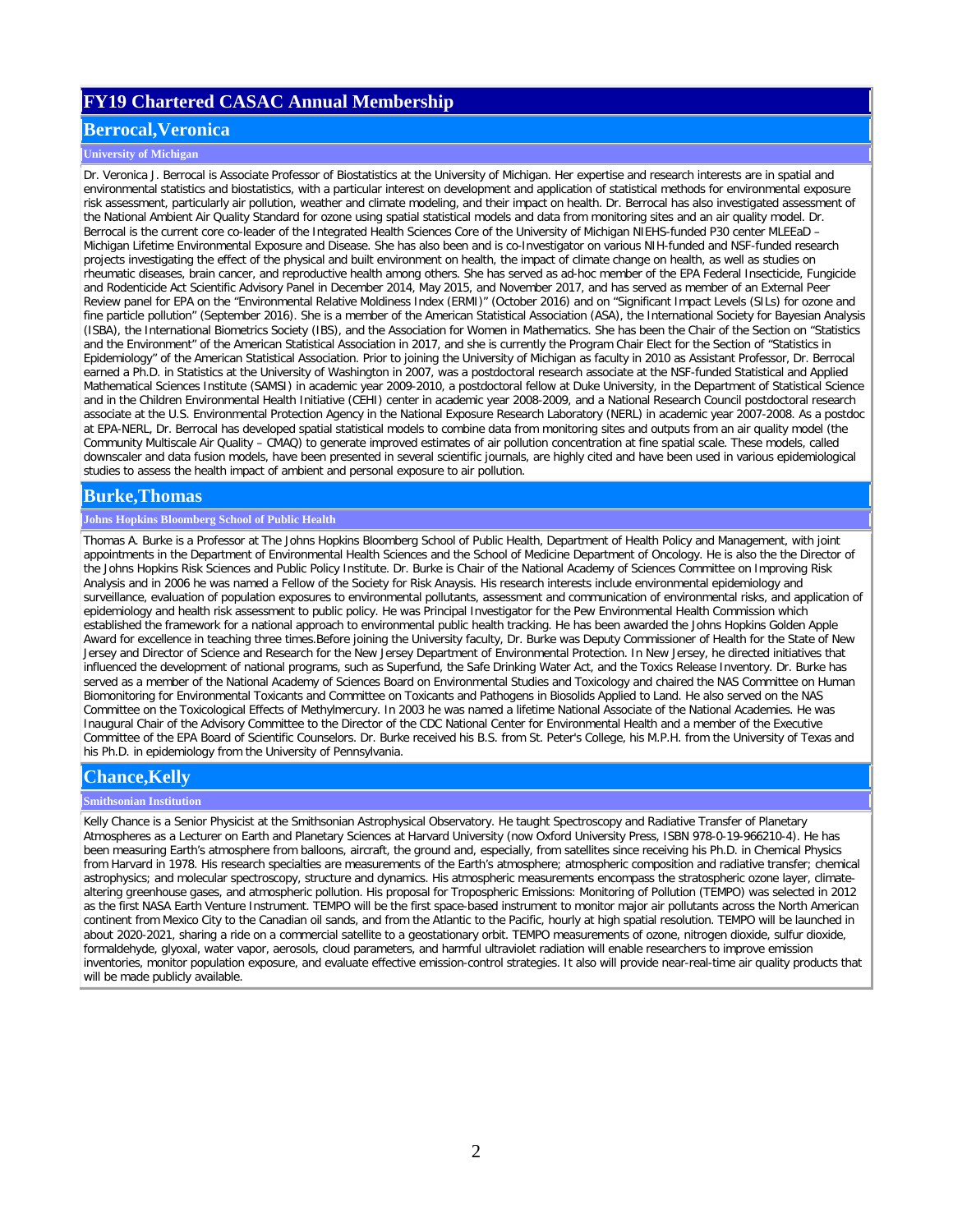# **Chow,Judith**

### **Desert Research Institute**

Dr. Judith Chow holds the Nazir and Mary Ansari Chair in Science and Entrepreneurialism and is a Research Professor in the Division of Atmospheric Sciences of the Desert Research Institute (DRI) of the Nevada System of Higher Education in Reno, Nevada. Dr. Chow has led DRI's Environmental Analysis Facility since its inception in 1985. She earned her B.S. degree in Biology from Fu-Jen Catholic University in Taiwan (1974), her M.S. degree in Environmental Health Science (1983) from Harvard University, and her Sc.D. degree in Environmental Science and Physiology (1985) from Harvard University. For more than 35 years, she has conducted air quality studies and performed data analysis to improve understanding of effects of air quality on human health, visibility, historical treasures, ecosystems, and climate. Dr. Chow is currently the principal investigator for: 1) conducting organic and black carbon measurements with the U.S. Environmental Protection Agency's (EPA) Chemical Speciation Network (CSN) and the Interagency Monitoring of Protected Visual Environments (IMPROVE) network; 2) tracking changes in air quality with control measures at the ports of Los Angeles and Long Beach; 3) investigating the chemical nature and composition of atmospheric brown carbon aerosol; and 4) evaluating nitrogen partitioning and evolution of particulate organic nitrogen in peat fire emissions. She has been principal investigator or a major collaborator in more than 50 large air quality studies (and many smaller ones) across the United States and in other countries. Dr. Chow prepared and revised sections of the EPA's PM Criteria Document pertaining to chemical analysis and source emissions and contributed to EPA guidance documents on network design, continuous particulate monitoring, and particulate matter chemical speciation. Dr. Chow's research has been sponsored by grants and contracts from the federal government (e.g., EPA, Department of Energy, Department of Interior, Department of Defense), local, state, and international air quality management authorities, industry, and the National Science Foundation. As past chair and a member of the Air & Waste Management Association's (A&WMA) Critical Review Committee, Dr. Chow has coordinated and evaluated Critical Reviews and Discussions on environmental science and technology topics. She was chair of the Publications Committee for the Journal of the Air & Waste Management Association and serves on Editorial Boards and/or as Associate Editor for several international journals including: the Journal of Air Quality, Atmosphere, & Health, Aerosol and Air Quality Research, Atmospheric Pollution Research, and Particuology. Dr. Chow was a member of the National Research Council's (NRC) committees on Research Priorities for Airborne Particulate Matter (1998–2003) and Energy and Air Pollution Futures in the U.S. and China (2004-2008); she also served on the NRC Board on Environmental Studies and Toxicology (2002–2005). She was a member of advisory panels for the National Environmental Respiratory Center (New Mexico) and South Coast (California) Air Quality Management District. Dr. Chow has been a member of EPA's Clean Air Scientific Advisory Committee (CASAC) since 2015 and CASAC's Air Monitoring and Methods Subcommittee (AMMS, formerly the Ambient Air Monitoring and Methods Subcommittee) since 2004. She is the principal author or co-author of more than 350 peer-reviewed articles and more than 90 peer-reviewed book chapters and has been recognized by ISIHighlyCited.com in ecology and environment with more than 14,500 citations of her work. Dr. Chow has received the California Air Resources Board's 2011 Haagen-Smit Clean Air Award for her contributions to air quality science and technology, the Air & Waste Management Association's 2016 Arthur C. Stern Award for Distinguished Paper and 2002 Frank A. Chambers Excellence in Air Pollution Control Award, and the 2001 Nevada System of Higher Education's Regents' Researcher Award.

## **Cocker III,David R.**

### **University of California at Riverside**

David R. Cocker III is a professor of Chemical and Environmental Engineering at the University of California, Riverside. He currently manages the Atmospheric Processes Laboratory at the Bourns College of Engineering, Center for Environmental Research and Technology in addition to being a UCR Honors Faculty Fellow. He received both his M.S. (1998) and Ph.D. (2001) in Environmental Engineering Science from the California Institute of Technology and double B.S. degrees in Environmental Engineering and Chemistry from the University of California, Riverside. His research expertise includes atmospheric chemistry leading to secondary organic aerosol and ozone formation, in-use characterization of a variety combustion emission sources, and the health impacts of atmospheric pollutants. Funding over the last two years has included the South Coast Air Quality Management District, California Air Resources Board, U.S. EPA (student design competitions), Coordinated Research Council, National Science Foundation, Naval Surface Warfare Center, USDA, and Honda. He has served as a technical advisor to the Western Regional Air Pollution Committee, has been an advocate for STEM education within the Riverside Unified School District, is an active member of the American Association for Aerosol Research, and is affiliated with the BREATHE center through the UCR School of Medicine.

## **Cohan,Daniel**

#### **Rice University**

Dr. Cohan is an Associate Professor of Civil and Environmental Engineering at Rice University. His research specializes in atmospheric modeling to inform environmental decision-making and quantify the responsiveness of air pollution to emissions. Dr. Cohan received a B.A. in Applied Mathematics from Harvard University, a Ph.D. in Atmospheric Chemistry from Georgia Tech, and served as a Fulbright Scholar to Australia. He is a recipient of an NSF CAREER award and was a member of the NASA Air Quality Applied Sciences Team. Prior involvement with EPA includes serving as PI of a STAR research grant and developing advanced features for the CMAQ air quality model.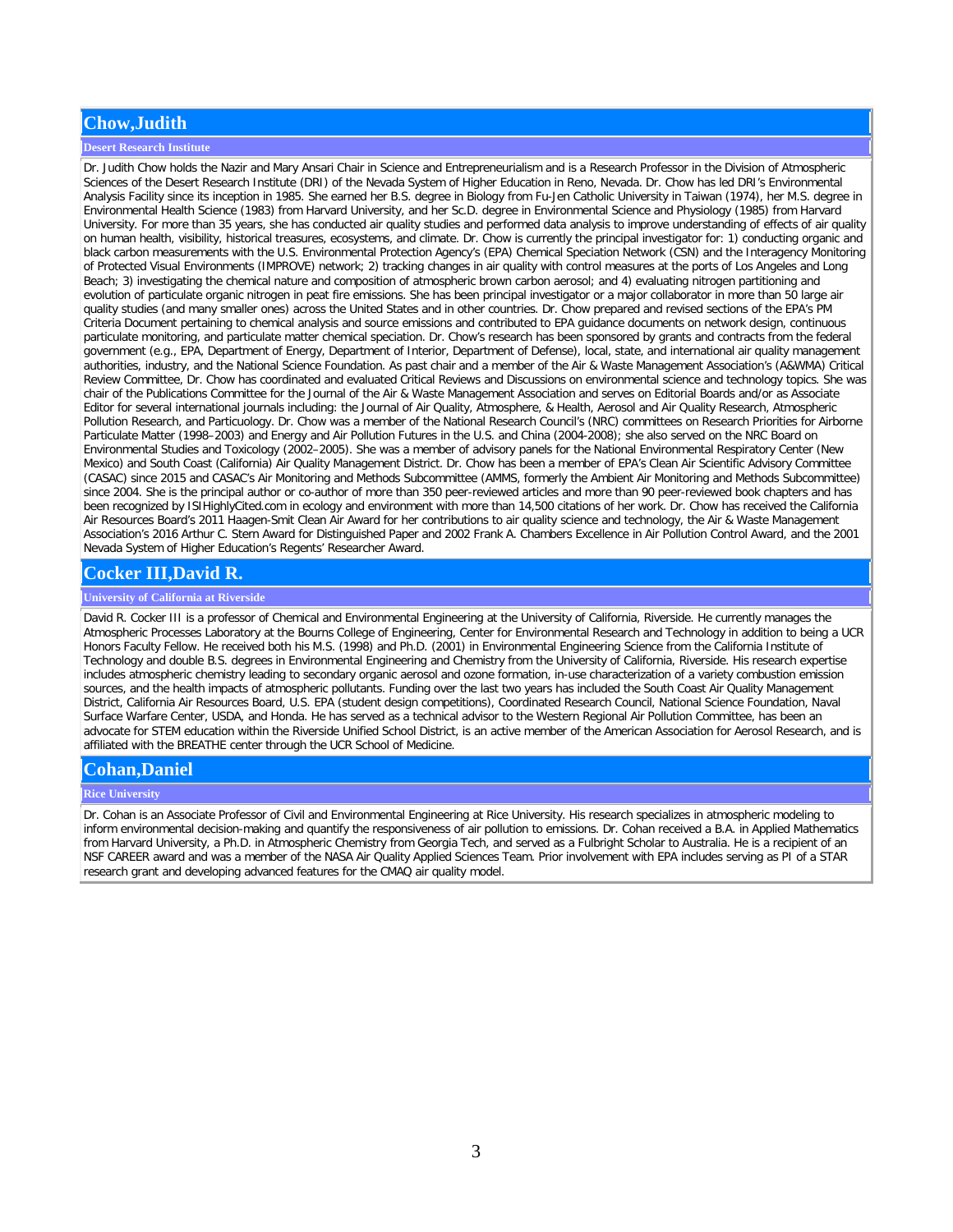# **Crawford,James**

### **NASA**

Dr. James H. Crawford is a Senior Research Scientist at NASA, serving as the agency lead for tropospheric chemistry. In this capacity he provides leadership for national and international airborne field studies that collect detailed measurements of atmospheric composition to identify human and natural impacts related to gaseous and particulate pollution. These observations are critical to understanding the emissions, chemistry, and dynamics that underlie air pollution events. An important focus of Dr. Crawford's work has been to improve the interpretation and application of satellite observations for air quality through integration with surface monitoring, aircraft observations, and air quality models. In conducting these studies, Dr. Crawford has collaborated with federal and state air quality agencies in California, Colorado, Maryland, and Texas, always drawing on local advice and experience to ensure that flights are executed to advance current understanding of the unique issues faced by each locality. He currently serves on the Advisory Panel of the Texas Air Quality Research Program. He has authored over 130 peer-reviewed publications on the chemistry of the lower atmosphere including photochemical production of ozone and particulate matter, carbon monoxide and atmospheric transport, and near-surface vertical gradients in reactive nitrogen oxides, formaldehyde, and ozone production. Dr. Crawford has also coordinated special issue publications of air quality findings in EM magazine, targeted to air quality decision makers, and he has served as the atmospheric chemistry editor for the Journal of Geophysical Research-Atmospheres since 2013. A current member of the International Global Atmospheric Chemistry (IGAC) project Steering Committee, Dr. Crawford will assume the IGAC co-Chair role in 2019. Dr. Crawford was selected for a Presidential Early Career Award for Scientists and Engineers in 2001. He has also received NASA's highest honors, the Outstanding Leadership Medal, and NASA's Exceptional Achievement Medal for sustained scientific contributions to NASA's Tropospheric Chemistry Program. His current research interests include the photochemistry of tropospheric ozone and free radicals, the global budget of reactive nitrogen, the influence of clouds on trace gas transport and chemistry, and the use of satellites to study long-range pollution transport and air quality. Since 2010, Dr. Crawford has led a series of air quality focused field studies across the United States (DISCOVER-AQ) and in South Korea (KORUS-AQ) to understand local and transboundary influences on air quality and to prepare for geostationary satellite observations of air quality planned by Korea and the U.S. in the early 2020s. Dr Crawford received his Ph.D. in Atmospheric Chemistry from Georgia Institute of Technology, and his B.S. in Mathematics from the United States Military Academy.

### **DeFelice,Tom**

### **In Progress**

Dr. DeFelice is currently a consultant to NOAA and NASA federal service sector small businesses, while taking management courses to maintain his PMP certification. He has submitted a US Utility Patent pending application, involving the use of UAS w/autonomous, adaptive control, and on-board environmental sensors. Dr. DeFelice has a PhD in Atmospheric Science from N.C. State University, MS Atmospheric Physics from DRI/UNR, and a BS in Math and Atmospheric Science from SUNY at Albany. He has performed air quality, meteorology, atmospheric chemistry (aqueous & gas phases) measurements on an EPA project that funded his PhD work. Dr. DeFelice taught wet and gas phase atmospheric chemistry, cloud physics, remote sensing of aerosols, plus meteorological instrumentation and measurement at the University Senior/Grad student level. His university level teaching included mentoring a Graduate student who's research involved Air Pollution Control Technology development. Dr. DeFelice has authored 40+ relevant peer-reviewed publications, and a college text-meteorological instrumentation & measurement. He has been an editorial board member of Atmospheric Research since 2000, and Atmospheric and Solar-Terrestrial Physics. Dr. DeFelice's expertise and research activities are focused on atmospheric science, cloud and aerosol physics and chemistry, meteorological measurements and the effect of aerosols on atmospheric and other processes(biosphere, geosphere, hydrosphere), and the effect of cloud systems on the environment. He has over 20 years of experience relevant to air quality, mainly focused on investigating aerosol characteristics and cloud system-aerosol interactions. Dr. DeFelice led an unbudgeted full cycle validation infrastructure project created per Data Qual. Act 2000, which today still serves as a focal point for research studies and public outreach at EDC. He supported air quality studies of APHC focusing on meteorology and aerosol (chemical & physical) measurements, their analysis and their effect on soldier. Dr. DeFelice has served on advisory committees not supported by the SAB staff office and professional societies, for example, 2+ years on an International Commission for the Ministry of Agriculture, Mendoza, Ar. He also served as a member of the ARL biosafety committee for 3 yrs. Dr. DeFelice has served on the American Society of Civil Engineers, Environmental Water Resources Institute Atmospheric Water Management Standards Committee since 1994 which included serving as its chair and secretary.

## **Enstrom,James E.**

#### **Scientific Integrity Institute**

Dr. James E. Enstrom is a retired Research Professor/Researcher from the School of Public Health and Jonsson Comprehensive Cancer Center at the University of California, Los Angeles. He is President of the Scientific Integrity Institute in Los Angeles. He received his BS in physics from Harvey Mudd College, an MS and PhD in elementary particle physics from Stanford University, and a MPH and postdoctoral certificate in epidemiology from UCLA. Dr. Enstrom has authored, primarily as first or sole author, about 50 peer-reviewed articles and book chapters on physics, epidemiology, and scientific integrity. He has received research funding from many sources, including NIH, ACS, UC, private foundations, industry sources, and personal donations. He has received no funding recently, but is still conducting original epidemiologic research by using personal assets in innovative and cost-effective ways. He has taught graduate classes on environmental health science. He has given numerous lectures on epidemiology and ethics. He has published important articles relating good health practices to reduced mortality and recently has shown that fine particulate matter (PM2.5) is not related to total mortality in the ACS Cancer Prevention Study cohorts (CPS I and CPS II). He is the only independent scientist to obtain and analyze original CPS cohort data. His research shows that the EPA PM2.5 NAAQS is scientifically unjustified and must undergo complete and objective reassessment. His Scientific Integrity Institute website contains thousands of documents on air pollution epidemiology, lifestyle epidemiology, scientific integrity, and critiques of regulations, many of which contain his own research and analysis. He understands air pollution health effects research from the perspectives of both physics and epidemiology and maintains the highest level of integrity. He is a Life Member of the American Physical Society, a Founding Fellow of the American College of Epidemiology, and a current member of the ACE Ethics Committee. In 2015 he received the Heroes of Conscience Award from the American Freedom Alliance in Los Angeles.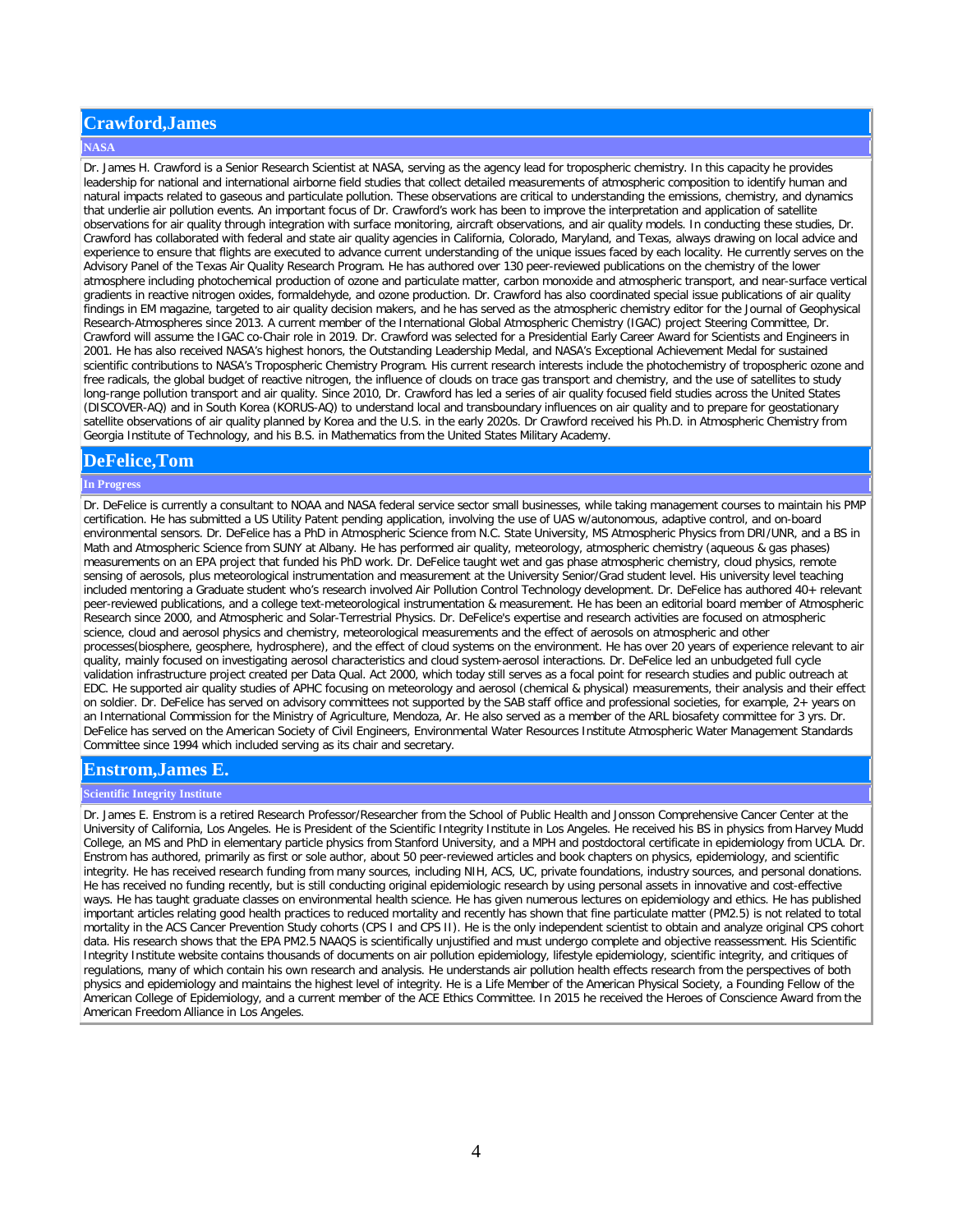## **Fernandez,Ivan J.**

### **University of Maine**

Dr. Ivan J. Fernandez is a Professor and forest soil scientist at the University of Maine, Orono. He is a Distinguished Maine Professor and faculty member in the School of Forest Resources, the Climate Change Institute, and the School of Food and Agriculture. His expertise is in biogeochemical cycling in forested ecosystems, terrestrial-aquatic linkages, and biogeochemical responses to a changing chemical and physical climate. He is a member of numerous professional organizations such as the Society of American Foresters, Soil and Water Conservation Society, and a fellow and member of the Soil Science Society of America. He serves as a member of the National Council of Soil Science Examiners and the Maine Board of Certification for Professional Geologists and Soil Scientists. He is recognized for establishing or helping to establish several long-term ecosystem studies in Maine that include the Howland Research Forest, research watersheds in Acadia National Park, and the long-term whole ecosystem research program at the Bear Brook Watershed in Maine. He also serves as the External Science Advisor to the Hubbard Brook Ecosystem Study in New Hampshire and is the point of contact for the U.S. Department of Agriculture (USDA) Northeast Climate Hub at the University of Maine. His current research interests are in atmospheric deposition and climate change effects on forested ecosystems and watershed processes, bioenergy implications for forest management, and climate change adaptation. He was co-leader of the 2009 climate change assessment for Maine and the subsequent report Maine's Climate Future. Dr. Fernandez has funding from the U.S. Department of Agriculture, the National Oceanic and Atmospheric Administration, the Northeastern States Research Cooperative and the National Science Foundation to study acidification and recovery, climate, and nitrogen effects on long-term forest biogeochemistry.

## **Fine,Philip**

### **South Coast Air Quality Management District**

Philip Fine, Ph.D. is currently the Deputy Executive Officer for Planning, Rule Development & Area Sources at the South Coast Air Quality Management District (SCAQMD) in Diamond Bar, CA. He is responsible for oversight, administration, and direction of all activities of the Division, including all rulemaking functions, Air Quality Management Plan and SIP development, particulate matter and ozone control strategies, climate and energy policy, air quality modeling, meteorology and forecasting, air quality data evaluation, emissions reporting, and air toxics risk assessment. He also recently served as the Assistant Deputy Executive Officer for the Science & Technology Advancement Division in charge of all field and laboratory activities related to the AQMD ambient network of over 36 air monitoring stations, source testing, compliance testing, quality assurance, and all special air monitoring research projects. Dr. Fine has been a member of several CASAC panels, and currently serves as a member of the California Air Resources Board legislatively mandated Research Screening Committee. Prior to joining the SCAQMD, he was a Research Assistant Professor at the University of Southern California, Los Angeles where he taught courses and conducted extensive research on particulate pollution, its health effects, atmospheric science, and measurement methods resulting in over 50 peer-reviewed scientific publications. Dr. Fine received his Ph.D. from California Institute of Technology in Environmental Engineering Science, and his bachelor's degree in Mechanical Engineering and Materials Science & Engineering from the University of California, Berkeley.

## **Frampton,Mark**

### **University of Rochester**

Dr. Mark W. Frampton is Professor Emeritus in Medicine in the Pulmonary & Critical Care division, at the University of Rochester Medical Center (URMC), Rochester, NY. Dr. Frampton holds an M.D. from New York University. During pulmonary specialty training at URMC in the late 1980s, Dr. Frampton became interested in the adverse health effects of air pollution, at a time when epidemiology studies were beginning to provide strong links between ambient particulate air pollution and mortality. Working with Dr. Mark Utell and utilizing the human clinical studies facility at URMC, he expanded the focus of human clinical air pollution studies beyond pulmonary function effects to include effects on airway inflammation, host defense against viral infection, and cardiovascular effects. Dr. Frampton's laboratory was the first to conduct human clinical studies of ultrafine particles (smaller than 100 nm), first using laboratory generated elemental carbon particles, and subsequently with concentrated ambient ultrafine particles, using the Harvard ultrafine concentrator system. Over the years his laboratory has studied healthy subjects as well as those considered to have increased susceptibility, including older subjects and people with mild asthma, chronic obstructive pulmonary disease, type 2 diabetes, and even genetic susceptibility. Dr. Frampton's laboratory is one of three centers completing a study of the cardiovascular effects of ozone exposure in healthy older subjects, funded by the Health Effects Institute. These studies have helped to understand the physiological changes and pathways to adverse effects that occur in response to pollutant exposure, and have helped to inform the EPA's promulgation of rational ambient air quality standards. Funding for these studies has come from the National Institutes of Health, the U.S. EPA, the Health Effects Institute, the New York State Energy Research and Development Authority, CONCAWE, ExxonMobil, the American Petroleum Institute, and others. Dr. Frampton has served on numerous scientific review panels with the National Institutes of Health and other scientific funding organizations. He has been active in the Environmental and Occupational Health Assembly of the American Thoracic Society, serving as its Chair in 2001-2003. At the request of the ATS President at the time, Dr. Frampton chaired a Task Force on Bioterrorism, and helped to form a new Section on Bioterrorism, serving as its first Chair in 2003-2005. He recently served as a member of the ATS committee preparing a revision of the important and oft-cited document, "What Constitutes a Health Effect of Air Pollution?", which has now been published. Dr. Frampton has served as a consultant and reviewer for the Health Effects Institute, a health research organization jointly funded by EPA and the automobile industry. He is currently a member of the Science Review Committee for the Health Effects Institute. He participated in an HEI review panel on the health effects of traffic-related air pollution, and chaired an HEI Review Panel on ultrafine particles, which produced a recent HEI Perspectives, "Understanding the Health Effects of Ambient Ultrafine Particles". Dr. Frampton has served as a consultant to the EPA in developing and reviewing Integrated Scientific Assessments (formerly Criteria Documents) for nitrogen dioxide, ozone, and particulate matter. In addition, he has served on several EPA grant and fellowship review panels and scientific workshops, and has been invited to speak at EPA functions. He currently serves on the CASAC PM Review Panel.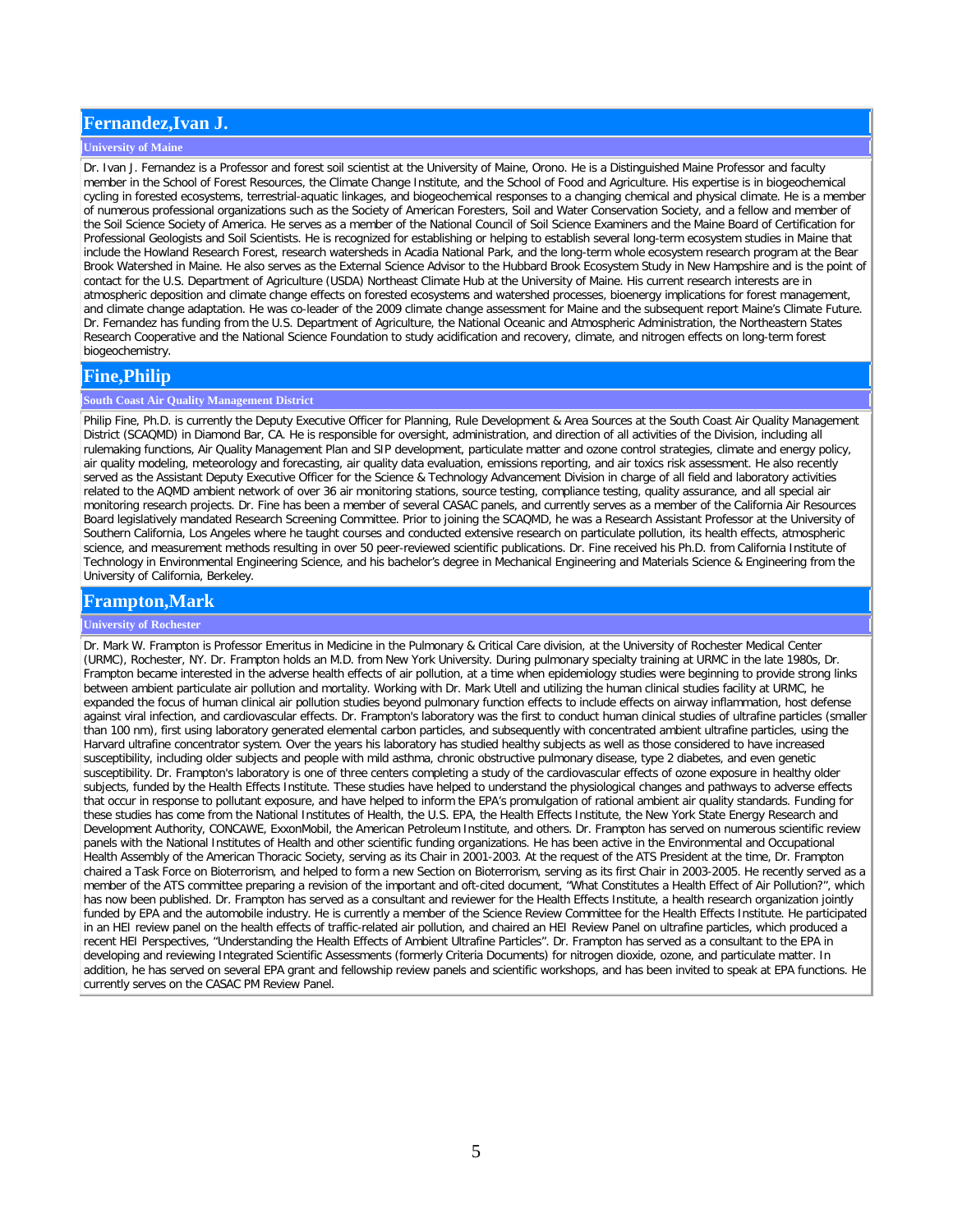## **Fritz,Patricia**

### **New York State Department of Health**

Patricia Mason Fritz, is a Research Scientist III with the Bureau of Toxic Substance Assessment in the Center for Environmental Health. She has worked for the New York State Department of Health, Center for Environmental Health in the Bureau of Toxic Substance Assessment since 1994. Prior to joining the Health Department, Pat was a Senior Research Scientist with Sterling Winthrop Research Institute, where she conducted laboratory research in the neurobehavioral effects of compounds of pharmacological interest. Pat holds Bachelor of Science degrees from Syracuse University and SUNY College of Environmental Science and Forestry, and a Masters' degree in Environmental Engineering from Rensselaer Polytechnic Institute. Ms. Fritz has represented the Health Department on multi-disciplinary review and advisory panels related to environmental health, prepared and provided technical support for testimony in administrative hearings, and served on grant and contract review panels in the areas of energy, environment, and health. She is a current member of ASHRAE, the American academy of Allergy, Asthma and Immunology (AAAAI), where she serves on the Environmental Exposure and Respiratory Health and Aerobiology Committees, the American Association for Aerosol Research (AAAR), where she serves on the Early Career Committee, and the Pan- American Aerobiology Association(PAAA). Ms. Fritz' work at NYSDOH encompasses exposure assessment and toxicological risk assessment of chemical and biological contaminants in air water and soil, criteria and hazardous air pollutants, aerosols, aerobiology, asthma, air quality, nanotechnology, mercury, and impacts from conventional and alternative energy sources. She has worked on the development and analysis of results from surveys conducted in New York State focused on asthma prevalence and exacerbation, collaborated on a study investigating pediatric exposure to mercury, and has conducted multiple investigations related to indoor and outdoor air quality in residential, school and occupational settings in NYS. In addition to her research efforts, she responds to public inquiries about health effects from chemical and biological pollution, develops and provides training on health effects of air pollutants, provides technical support to Department technical documents and initiatives, and has participated in multi-agency evaluations of environmental sampling data collected following industrial accidents, natural disasters and following the World Trade Center attacks. She is currently in the third year of a New York State Energy Research and Development Authority funded research project characterizing particulate emissions from advanced biomass-fueled appliances.

## **Gordon,Terry**

## **New York University School of Medicine**

Dr. Terry Gordon holds the rank of Professor of Environmental Medicine at the New York University (NYU) School of Medicine. He holds a B.S. in Physiology (1974), an M.S. in Toxicology (1976) from the University of Michigan, and a Ph.D. in Toxicology from MIT (1981), and was appointed to the faculty of the Department of Environmental Medicine in 1989. He has served as an ad hoc member of grant review panels and/or site visit teams for NIEHS, NIAID, National Coalition for Cancer Research, DOD, Bureau of Mines, NASA, Health Canada, NIOSH/CDC, and the EPA. Dr. Gordon is past Chair of the American Conference of Governmental Industrial Hygienists (ACGIH) Threshold Limit Value (TLV) committee, a volunteer organization that publishes occupational exposure levels that are used as workplace safety guidelines throughout the world. Dr. Gordon's broad research interest is in inhalation toxicology. The major focus of his research lab is the identification and understanding of the role of genetic host factors in the pathogenesis of the adverse pulmonary effects produced by inhaled environmental and occupational agents. Because inter-individual responses to inhaled particles and gases vary so greatly in both human subjects and test animals, Dr. Gordon has hypothesized that genetic susceptibility factors play a major role in environmental and occupational lung disease. In collaboration with a number of investigators in the department, his laboratory uses classic murine genetics models, computational genomics, and DNA microarrays to identify genes involved in the acute response as well as in the development of tolerance to repeated exposure to inhaled toxicants. Dr. Gordon also plays a major role in the particulate matter (PM) research program at NYU, and was among the first researchers to use concentrator technology to study the adverse cardiopulmonary effects of ambient PM. Dr. Gordon is an active member of the Society of Toxicology (SOT), and has served on the Program, Placement, Membership, and Awards Committees and as President of its Inhalation Specialty Section. He has served as a consultant/author to the EPA on issues of pulmonary toxicology related to the development of various documents, and served on EPA's Clean Air Scientific Advisory Committee (CASAC) Oxides of Nitrogen (NOx) and Sulfur Oxides (SOx) Primary National Ambient Air Quality Standards (NAAQS) Review Panels and is a current member of the PM ad hoc CASAC.

## **Hailer,Katie**

#### **Montana Tech**

Dr. Katie Hailer started her education in chemistry at West Virginia University, graduating in 2001 with a B.A. in Chemistry, summa cum laude. She then went to the University of Montana for her doctoral graduate studies in bioinorganic chemistry. Under the direction of Dr. Kent Sugden, Dr. Hailer spent her time in graduate school working to elucidate the mechanism of hexavalent chromium carcinogenesis. After graduating in 2006, she accepted a oneyear postdoctoral position at the Mayo Clinic in Rochester, MN. There she worked with Dr. Scott Kaufmann again focusing on mechanisms of carcinogenicity in an oncology lab. Dr. Hailer then transitioned into a faculty position, first at Winona State University from 2007-2010, and then moving to Montana Tech in 2010. Dr. Hailer currently holds the rank of tenured, Associate Professor and Department Head of Chemistry at Montana Tech. Dr. Hailer is best described as a bioinorganic chemist. Her research has always focused on metal interactions in living systems. Montana Tech is in Butte, MT which also happens to be one of the largest Superfund sites in the United States. Using the historical environmental contamination and current open-pit mining activities as inspiration, Dr. Hailer now focuses her research on measuring and identifying metals in the people that live and work in Butte, MT. Her research has been most recently funded by the National Institutes of Health INBRE grant.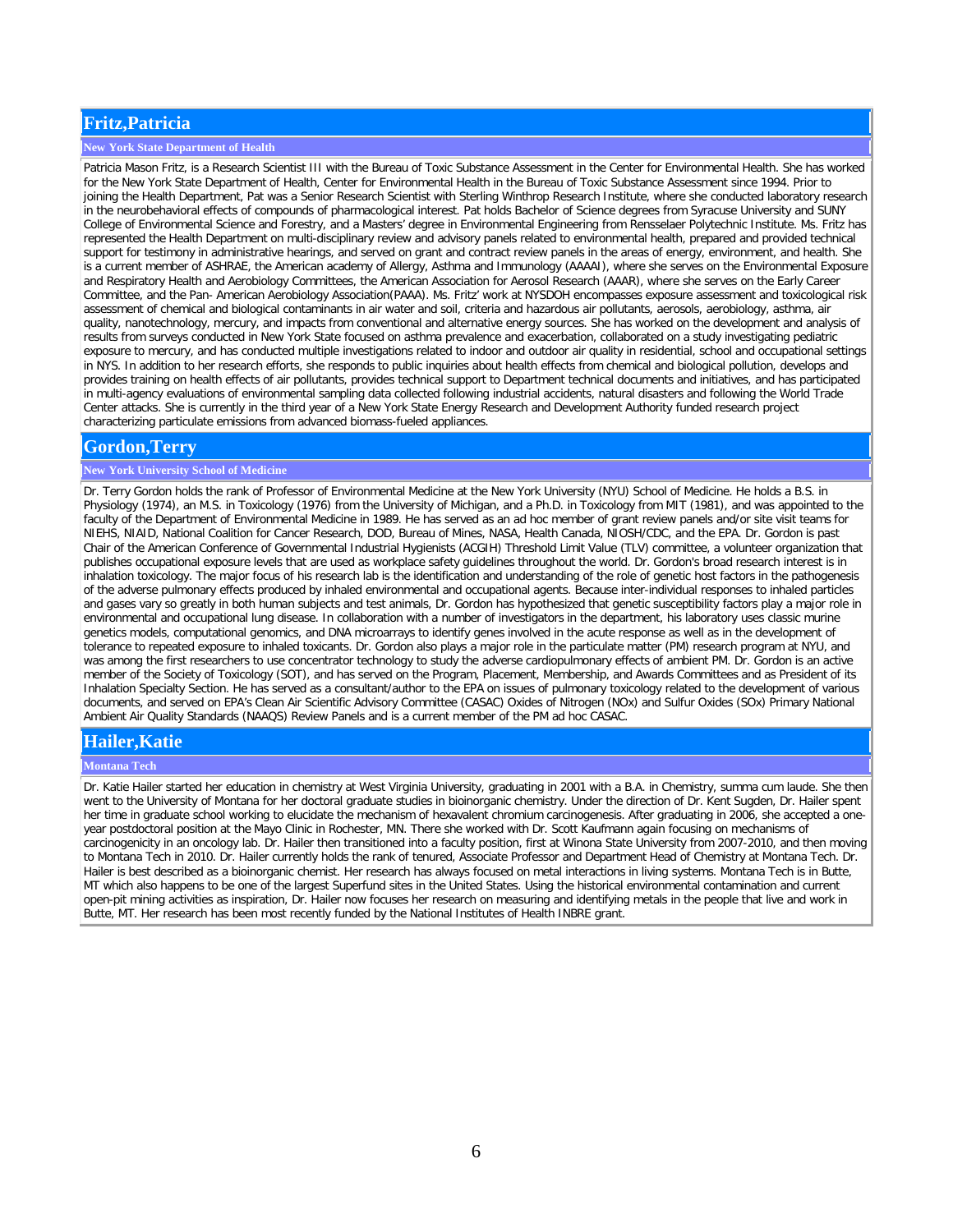# **Hayes,Stanley**

#### **Ramboll Environ**

Mr. Stan Hayes has more than 40 years of experience in air-related environmental engineering and science for NAAQS- and air toxics-related purposes, with emphasis on air modeling analysis and health risk assessment. He has an MS degree in Aeronautics & Astronautics and a BS degree in Mechanical Engineering, both from Stanford University. Mr. Hayes is the primary author of more than 70 scientific papers and presentations, and several hundred technical reports on air-related subjects. He is a member of the EPA Science Advisory Board Risk and Technology Review (RTR) Methods Panel. He is a Fellow of the Air & Waste Management Association, for whom he has chaired or co-chaired national and international specialty conferences. He is chair of the Advisory Council of the Bay Area Air Quality Management District, which provides science-based counsel to the Board of Directors, the Executive Officer, and other senior staff. He has provided expert testimony before federal, state and local regulatory agencies and in court. For 25 years, until 2015, Mr. Hayes was a Principal with Ramboll (previously ENVIRON). He is now emeritus, with no regular salary, EPA or other grants, benefits, or firm ownership interest. Over his career, Mr. Hayes has conducted research consulting on NAAQS- and air toxics-related topics for a broad range of privateand public-sector clients, including trade associations (e.g., API and others), individual companies, law firms, and regulatory agencies (e.g., EPA and others). Relevant to the work of CASAC, he has conducted NAAQS-related air quality modeling studies, health risk assessments, exposure analyses, control strategy analyses, nonattainment area plan evaluations, air monitoring data analyses, and regulatory and policy reviews.

# **Hayworth,Nan**

#### **Independent Consultant**

The Honorable Nan Hayworth, M.D. is a consultant and a Special Business Development Advisor for Pilot Growth Equity. She is the only female physician ever to serve as a Member of Congress, representing the 19th District of New York in 2011 and 2012. As a freshman Member of the House Majority, Congresswoman Hayworth was assigned to the House Financial Services Committee and the Majority Whip Team; she also had the honor of being chosen by Speaker Boehner to serve on two House-Senate Conference Committees. She has been recognized by many organizations, including the Sierra Club, League of Conservation Voters, Defenders of Wildlife, and Wilderness Society, for her efforts to protect the environment. A boardcertified ophthalmologist, Dr. Hayworth practiced for nearly 20 years in Mount Kisco, New York, before becoming a vice president and medical director at Cline Davis & Mann, a healthcare communications agency, prior to running for Congress. She chairs the board of directors of ConservAmerica, a Republican organization dedicated to environmental protection, and she served as a primary media surrogate for EPA Administrator Scott Pruitt when he was a candidate for this position. Congresswoman Hayworth speaks on television and radio in behalf of Independent Women's Forum, the Trump campaign, and the Republican National Committee. She graduated summa cum laude from Princeton University in 1981 with a degree in Biology, subsequently graduating at the top of her class from Cornell University Medical College (now Weill Cornell Medicine) in 1985. Dr. Hayworth has not been a recipient of any research grants from the public or private sectors over the past two years.

## **Huang,Guanyu**

### **Spelman College**

Dr. Guanyu Huang is an assistant professor of Environmental and Health Sciences program at Spelman College. He received his B. Eng. (2008) in remote sensing science and technology from Wuhan University in China, and his M.S. (2010) and Ph. D. (2015) in Atmospheric Science from University of Alabama in Huntsville. He became a postdoctoral fellow at Harvard-Smithsonian Center for Astrophysics in 2015 and then joined Spelman college as a tenure-track assistant professor in 2017. Dr. Huang is an expert of air quality, especially in ozone and its precursors. His research interests include trace gas remote sensing, air quality modeling and observations in multiple scales, and the application of machine learning in environmental science and remote sensing. He has authored and co-authored multiple journal papers and conference papers. He teaches courses in air quality, atmospheric science and environmental science in Spelman College.

# **Kinney,Patrick**

### **Boston University School of Public Health**

Dr. Kinney has a broad background in environmental health sciences, with specific training and expertise in air pollution exposure assessment, epidemiology, and climate change. He completed his doctoral studies in Environmental Science and Physiology at the Harvard School of Public Health in 1986. As a junior faculty member at New York University, he developed and led epidemiologic research on lung function and inflammatory biomarker changes in relation to chronic exposures to ozone and other air pollutants. Moving to Columbia in 1994, he expanded his research to include community-based studies of traffic pollutant exposures and health outcomes in underprivileged neighborhoods in New York City, leading and contributing to several large-scale studies over the following 22 years. He has contributed to the periodic reviews of the National Ambient Air Quality Standards for ozone and particulate matter, and served on the EPA Clean Air Scientific Advisory Committee for reviews of the Nitrogen Dioxide and Sulfur Dioxide standards. He developed and directed the Climate and Health Program at Columbia, which trains students and postdocs in research on the health dimensions of climate variability and change. He also directed research on indoor and outdoor air quality and health in Africa, including a randomized stove trial in Ghana funded by NIEHS. Current funding sources include the National Oceanic and Atmospheric Administration, the National Aeronautics and Space Administration. In January 2017, Dr. Kinney was named the inaugural Beverly A Brown Professor of Urban Health at Boston University.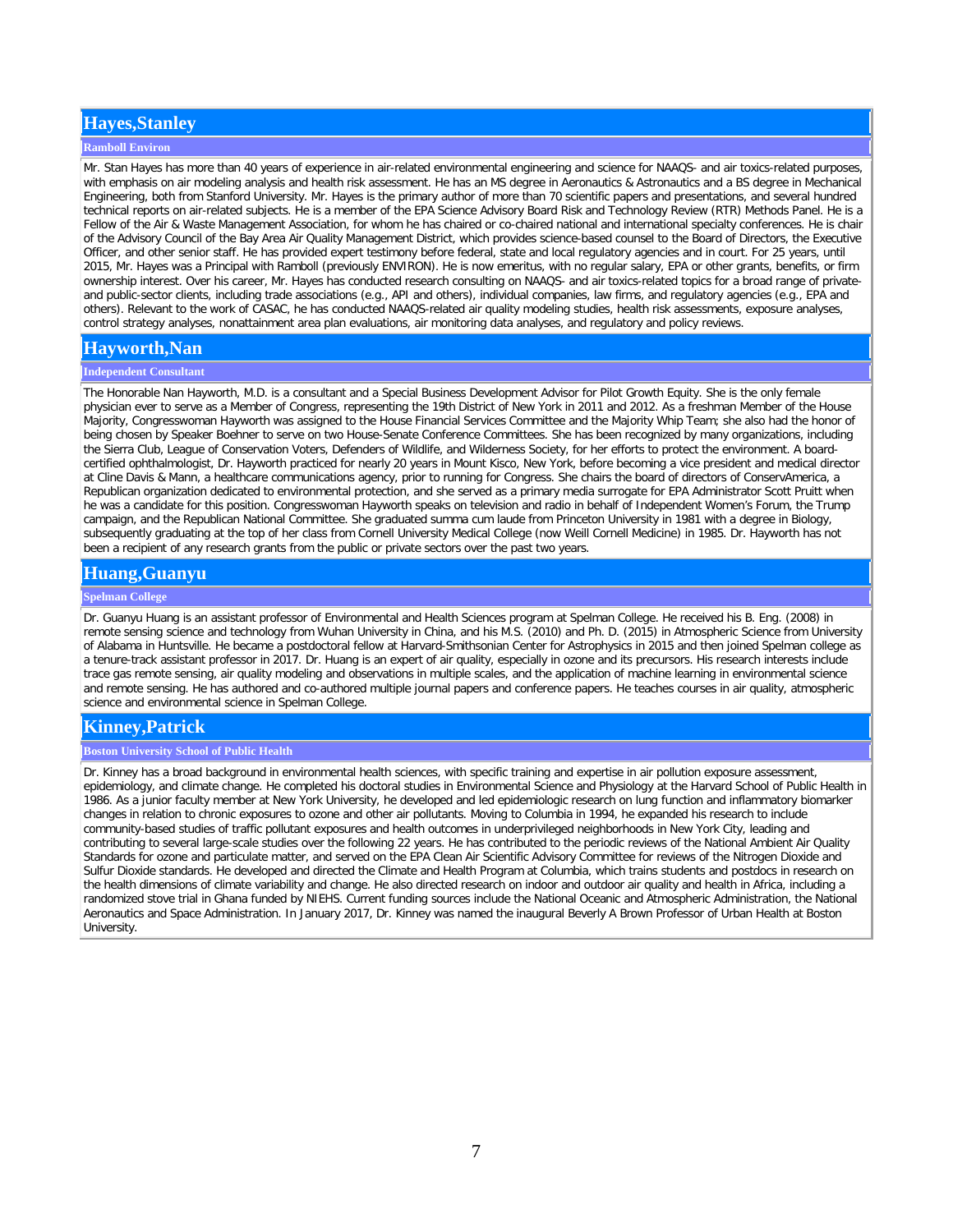## **Kleinman,Michael T.**

### **University of California, Irvine**

Dr. Michael T. Kleinman is an Adjunct Professor of Toxicology in the Department of Medicine's Occupational and Environmental Medicine Division at the University of California, Irvine (UCI), with a joint appointment in the Program in Public Health. He was previously employed by the U.S. Atomic Energy Commission (AEC) as an environmental scientist and he directed the Aerosol Exposure and Analytical Laboratory at Rancho Los Amigos Hospital in Downey, CA. He has more than 40 years of experience researching the health effects of environmental contaminants. He holds a M.S. in Chemistry (Biochemistry) from the Polytechnic Institute of Brooklyn and a Ph.D. in Environmental Health Sciences from New York University. He is the Co-Director of the Air Pollution Health Effects Laboratory at UCI. He has published more than 115 peer-reviewed journal articles on effects of environmental contaminants on cardiopulmonary and immunological systems and on global and regional distribution of environmental contaminants including heavy metals and radioactive contaminants from nuclear weapons testing. He has directed more than 50 controlled exposure studies of human volunteers and laboratory animals to ozone and other photochemical oxidants, carbon monoxide, ambient particulate matter (PM) and laboratory-generated aerosols containing chemically or biologically reactive metals such as lead, cadmium, iron and manganese. He has served on two National Academy committees to examine issues in protecting deployed U.S. Forces from the effects of chemical and biological weapons. Dr. Kleinman's current research focuses on neurological and cardiopulmonary effects of inhaled particles, including nanomaterials and ultrafine, fine and coarse ambient particles in humans and laboratory animals. His recent health effects studies have the role of inhaled combustion-generated particles on the promotion of airway allergies and acceleration of development of cardiovascular disease and how these effects are mediated by organic and elemental carbon components of PM. Dr. Kleinman's current research grants and contracts include a grant to examine the effects of inhaled particles on brain stem cells related to tumor development from the California Brain and Lung Tumor Foundation, a contract from the California Environmental Protection Agency to study the role of semi-volatile components of fine and ultrafine PM on cardiac function and atherosclerosis, and a contract to examine the effects of long term inhalation exposure to concentrated fine particles on brain inflammation. Dr. Kleinman has previously served on the U.S. EPA Clean Air Scientific Advisory Committee (CASAC) Ozone, PM and NO2 panels and was appointed to Chair the Scientific Review Panel for Toxic Substances for the state of California. Dr. Kleinman's current research focuses on neurological and cardiopulmonary effects of inhaled particles, including nanomaterials and ultrafine, fine and coarse ambient particles in humans and laboratory animals. His recent health effects studies have the role of inhaled combustion-generated particles on the promotion of airway allergies and acceleration of development of cardiovascular disease and how these effects are mediated by organic and elemental carbon components of PM. Dr. Kleinman is a co-Investigator on grants from NIH and NSF as well as contracts from the California Brain and Lung Tumor Foundation and from the California Environmental Protection Agency to study the role of semi-volatile components of fine and ultrafine PM on cardiac function, atherosclerosis, and effects of subchronic and chronic inhalation exposures to concentrated fine particles on brain inflammation.

### **Lange,Sabine**

### **Texas Commission on Environmental Quality**

Dr. Sabine Lange is the section manager for the Toxicology Division at the Texas Commission on Environmental Quality (TCEQ). Dr. Lange's responsibilities include overseeing health effects risk assessments of air permit applications, ambient air monitoring projects, and hazardous waste sites; overseeing the development of chemical toxicity factors; and conducting and overseeing systematic reviews and independent analyses of risk assessments. Dr. Lange serves as a technical resource for the State and citizens of Texas for human health and environmental risk assessment, especially related to air and water quality. Dr. Lange's research interests include the toxicology of criteria air pollutants, particularly ozone dosimetry and exposure-response. In this area she has published articles, given invited talks, presented posters, and served as a workshop panel member. On behalf of the TCEQ, she has intensively reviewed the documents released by the US EPA on the National Ambient Air Quality Standards (NAAQS) for ozone, particulate matter, sulfur dioxide, nitrogen dioxide, and lead. Dr. Lange and colleagues have provided comments to the US EPA on the assessment documents supporting these standards, particularly as they relate to principles of toxicology, risk assessment, and the State's perspective on these rules. Dr. Lange's work since joining TCEQ has been entirely funded by the State of Texas.Dr. Lange received a Bachelor's degree from the University of Western Ontario in Canada, and completed a Ph.D. and post-doctoral training in biochemistry and molecular carcinogenesis at the University of Texas at Houston and MD Anderson Cancer Center. Dr. Lange is a Diplomate of the American Board of Toxicology.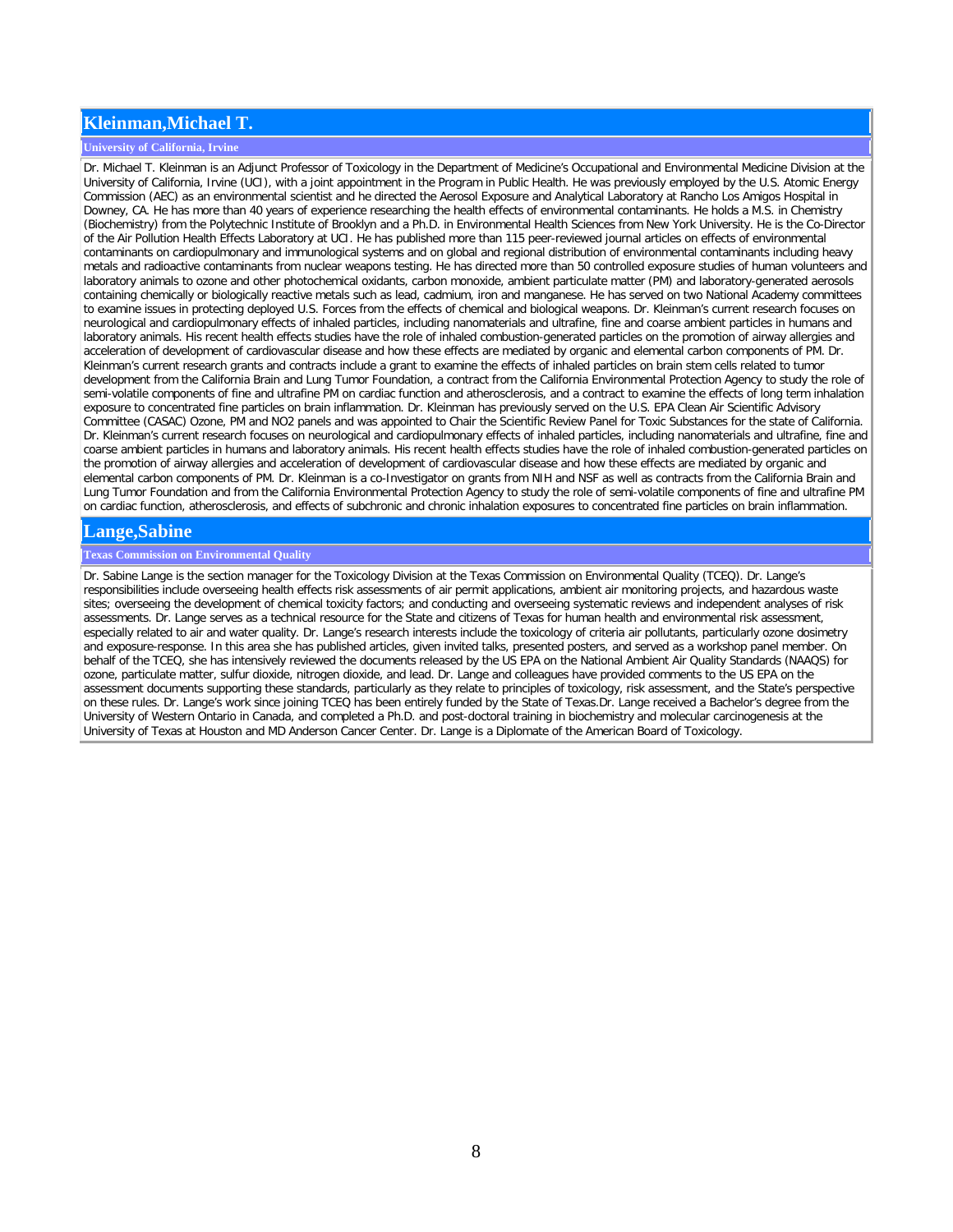# **Lefohn,Allen**

### **A.S.L. & Associates, LLC**

Dr. Allen S. Lefohn is currently President and Founder of A.S.L. & Associates, LLC in Helena, Montana. From 1981 until 2017, he served as President and Founder of A.S.L. & Associates, a Montana corporation. He received his Bachelor's degree from UCLA in 1966 and a Ph.D. in physical chemistry from the University of California at Berkeley in 1969. His advisor was Professor George C. Pimentel. For the period 1989 – 1999, he served as an Executive Editor of the internationally recognized journal Atmospheric Environment and is an Emeritus Editor of the Journal. Dr. Lefohn has published approximately 125 peer-reviewed publications, edited four books, presented numerous oral papers, and participated in panel presentations. During a career spanning over 50 years, his research has focused on (1) understanding the importance of background ozone in relation to ambient concentrations, (2) developing exposure-response relationships and indices that describe the effects of ozone on vegetation and human health, (3) investigating biological mechanisms that define the nonlinearity (i.e., weighting of the higher concentrations more than the mid- and low-level values) response to ozone for both human health and vegetation, and (4) integrating results from the EPA's air quality database for (a) characterizing cooccurrence patterns of criteria air pollutants under ambient conditions (e.g., ozone, sulfur dioxide, and nitrogen dioxide), (b) characterizing ozone trend patterns, and (c) designing research experiments that utilize realistic ambient exposures for assessing human health and vegetation effects. For 19 years, Dr. Lefohn has worked with the American Lung Association in characterizing ambient ozone and particulate matter data for the organization's annual State of the Air report. His research results have also been applied by the EPA. Between 2007 and 2015, EPA staff, CASAC, and the EPA Administrator considered the application of an exposure metric, the W126 exposure index, as the federal standard to protect vegetation. Dr. Lefohn created the exposure metric in 1985 with the help of the first-generation Apple Macintosh computer and described the metric in the peer-review literature in 1987 and 1988. In October 2015, the EPA Administrator announced that the 8-h ozone standard would be used as a surrogate for the protection of vegetation; the EPA continues to use the W126 metric as an indicator of the potential risk of ambient ozone exposures to vegetation. Dr. Lefohn is familiar with the EPA's rulemaking process. He was the lead consultant scientist for the EPA in authoring the air quality characterization chapter and the vegetation exposure-response section for the Ozone Criteria Document in 1996 and contributed to the Ozone Criteria Documents in 1985 and 2006. Dr. Lefohn presented testimony in March 2015 to the House Committee on Science, Space, and Technology about background ozone. In 2015, Dr. Lefohn was a co-guest editor for the Atmospheric Environment special issue: Observations and source attribution of ozone in rural regions of the Western United States. Dr. Lefohn is currently on the Steering Committee of the important international research effort, Tropospheric Ozone Assessment Report (TOAR). The project provides the international research community with an up-to-date scientific assessment of tropospheric ozone's global distribution and trends from the surface to the tropopause. Dr. Lefohn is the lead author (with 23 additional co-authors) of the TOAR paper, Global Ozone Metrics for Climate Change, Human Health and Crop/Ecosystem Research, which was published in April 2018 and is available online. Dr. Lefohn is currently an Adjunct Professor of Environmental Engineering at Montana Tech in Butte, Montana. He is a member of the AAAS. For the past two years, Dr. Lefohn's funding sources for his research activities have originated from the American Lung Association and his own company, A.S.L. & Associates.

## **Lewis,Timothy**

### **U.S. Army Corps of Engineers**

Tim Lewis is a supervisory research ecologist with the U.S. Army Corps of Engineer, Engineer Research and Development Center, Environmental Laboratory in Vicksburg, MS. He worked for Lockheed Engineering, primary contractor for the U.S. EPA, serving as Project Leader and Principal Scientist on studies related to the National Surface Water Survey, the Direct Delayed Response Project (soil acidification), and the Environmental Monitoring and Assessment Program (EMAP). He accepted a position with the Bureau of Land Management in 1993 and served as the National Indicator Development Coordinator for the U.S. EPA's EMAP - Forest Health Monitoring program. He edited and authored a CRC Press book entitled Tree Rings as Indicators of Ecosystem Health. He went on to become Effectiveness Monitoring Coordinator for the Northwest Forest Plan. In 1996 Tim became the first Director of the Forest Science Project at Humboldt State University, where he applied his regional aquatic and terrestrial monitoring experience to private and public lands in Northern California. In 2001, Dr. Lewis accepted a position as senior ecologist with the U.S. EPA's National Center for Environmental Assessment, where he was involved in the assessment of ecological risks due to air pollutants. He served as associate editor of the premier journal Ecological Indicators during its startup. In 2007 Tim joined the Environmental Laboratory at the USACE's Engineer Research and Development Center in Vicksburg, MS as Chief for the Aquatic Ecology and Invasive Species Branch. The branch is actively engaged in ecosystem restoration and the assessment of the impact of Corps projects on habitat for threatened and endangered species and prevention and reduction of impacts of invasive plants and animals in the nation's waterways. EducationB.A., West Chester University, West Chester, PA, 1977, Biology M.S., Rutgers University, New Brunswick, NJ, 1980, Plant Pathology Ph.D., Rutgers University, New Brunswick, NJ, 1984, Environmental Science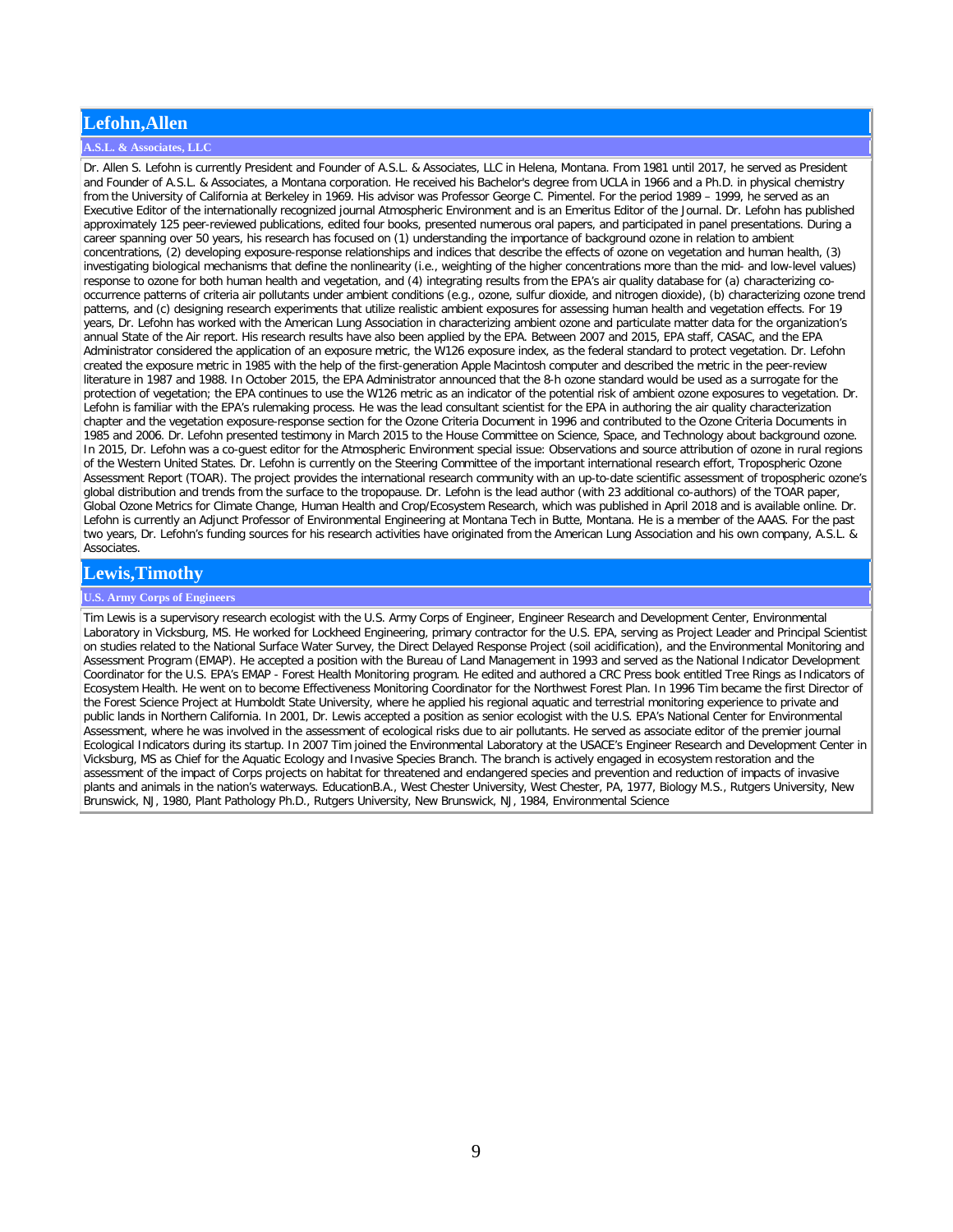## **Masuca,Corey**

### **Jefferson County Department of Health**

Corey Masuca, PE, PhD, JD is currently the Principal Air Pollution Control Engineer with the Jefferson County Department of Health. As the leader of the Air Pollution Control Program with the Jefferson County of Health he is responsible for overseeing a staff of approximately 35 persons who responsibilities include regulating industrial sources of emissions, area and point sources of emissions such as dry cleaners/gasoline stations and open burning, respectively. In addition, he oversees the ambient air monitoring program which is responsible for measuring air contaminant concentrations within Jefferson County, Alabama to ensure compliance with healthy clean air standards set by the United States Environmental Protection Agency (USEPA). Since he graduated from Auburn University with a Bachelor of Chemical Engineering degree, he has continued to work in the environmental arena, specifically air quality and air pollution. As a student at Auburn University, he completed a cooperative education program rotation with the Tennessee Valley Authority in Muscle Shoals, Alabama where he completed stack testing of fertilizer plant residuals including stack testing equipment preparation and calibration. After he graduated from Auburn University, he was employed as an Environmental Engineer with the State of Connecticut Department of Environmental Protection where he regulated sources of air pollutant emissions and was responsible for the implementation of a major new air regulatory USEPA program as part of the 1990 Clean Air Act Amendments. Following his tenure with the Connecticut Department of Environmental Protection, he worked as a consulting engineer with the environmental consultant firm, CH2M Hill, in the Atlanta, Georgia area. With CH2M Hill, he prepared air program applications for several industrial air-polluting facilities applying for applications to operate. This involved extensive regulatory review and complex, mathematical calculations to determine compliance and/or regulatory applicability. Next, he returned to Alabama where he worked an Environmental Engineer with the Alabama Department of Environmental Management where he continued his work as an Environmental Engineer where he was responsible for permitting, determining compliance, inspecting, and initiating enforcement actions, where applicable, of industrial sources of air pollution. Finally, he was initially employed as an Air Pollution Control Engineer with the Jefferson County Department of Health where, again, his primary duties entailed permitting, determining compliance, inspection, and initiating enforcement actions of industrial sources of air pollutant emissions. While with the Jefferson County Department of Health, he continued his professional and academic pursuits where he was promoted to the position of a Senior Air Pollution Control Engineer, became a registered/licensed Professional Engineer with the State of Alabama, and obtained a doctoral degree in Environmental Health Engineering from the University of Alabama in Birmingham. His doctoral degree research consisted of completing an epidemiology study of air pollutant concentrations and pre-term birth defects for populations within Atlanta, Georgia. After obtaining his doctoral degree and while still working full-time as a Senior Air Pollution Control Engineer with the Jefferson County Department of Health, he was also employed an adjunct professor both with the University of West Alabama (where he continues to be an advisory board member for the Environmental Sciences section of the Biology Division) and with the University of Phoenix (Birmingham campus). He taught classes in environmental science, environmental ethics, and general environmental air pollution health effects with both the University of Phoenix (Birmingham campus) and the University of West Alabama. In addition, during and subsequent to this time, he acted as a professional consultant providing air pollution data and review/analyses for three (3) epidemiological studies being performed/conducted by the University of Alabama at Birmingham, School of Public Health, Department of Epidemiology, which involved determining the relationship between ambient air pollution and emergency room visits for cardiovascular disease in Jefferson County, Alabama; ambient air pollution and emergency room visits for respiratory disease among adults in Jefferson County, Alabama; and ambient air pollution and respiratory diseases in children in Jefferson County, Alabama. During and subsequent to this time, he was promoted to his current position of Principal Air Pollution Control Engineer with responsibility for all of the various components of the Health Department's Air Pollution Control Program. Following his teaching stints with the University of West Alabama and with the University of Phoenix (Birmingham campus), all the while still being employed with the Health Department, he undertook an initiative to pursue as Juris Doctorate degree from the Miles College School of Law in Birmingham. He completed his requisite law studies and recently graduated from law school (May 2018). He is still employed as the Principal Air Pollution Control Engineer with the Jefferson County Department of Health Air Pollution Control Program and is currently planning to sit for the Alabama State Bar in July 2018, after which he will continue to work at/with the Health Department in a lead scientific and administrative capacity, and, hopefully, legal capacity subsequent to passing the Alabama State Bar.

## **Moore, Jr.,Charles Thomas (Tom)**

**Western States Air Resources Council - Western Regional Air Partnership**

Mr. Tom Moore works for the 15 state air agency members of the Western States Air Resources (WESTAR) Council. He is the manager of the Western Regional Air Partnership (WRAP) air quality program, a voluntary partnership of states, tribes, federal land managers, local air agencies and the U.S. EPA, whose purpose is to provide technical support to understand current and evolving regional air quality issues in the context of the Clean Air Act (CAA) and the National Environmental Policy Act (NEPA). His regional analysis and planning support work is conducted through management of a series of interrelated contractor-supported regional projects for the WESTAR and WRAP membership, related to western U.S. air quality. These diverse, complex, and highly technical projects cover ambient monitoring data analysis, emissions inventory preparation and analysis, regional photochemical grid modeling and source apportionment results, and satellite air quality data.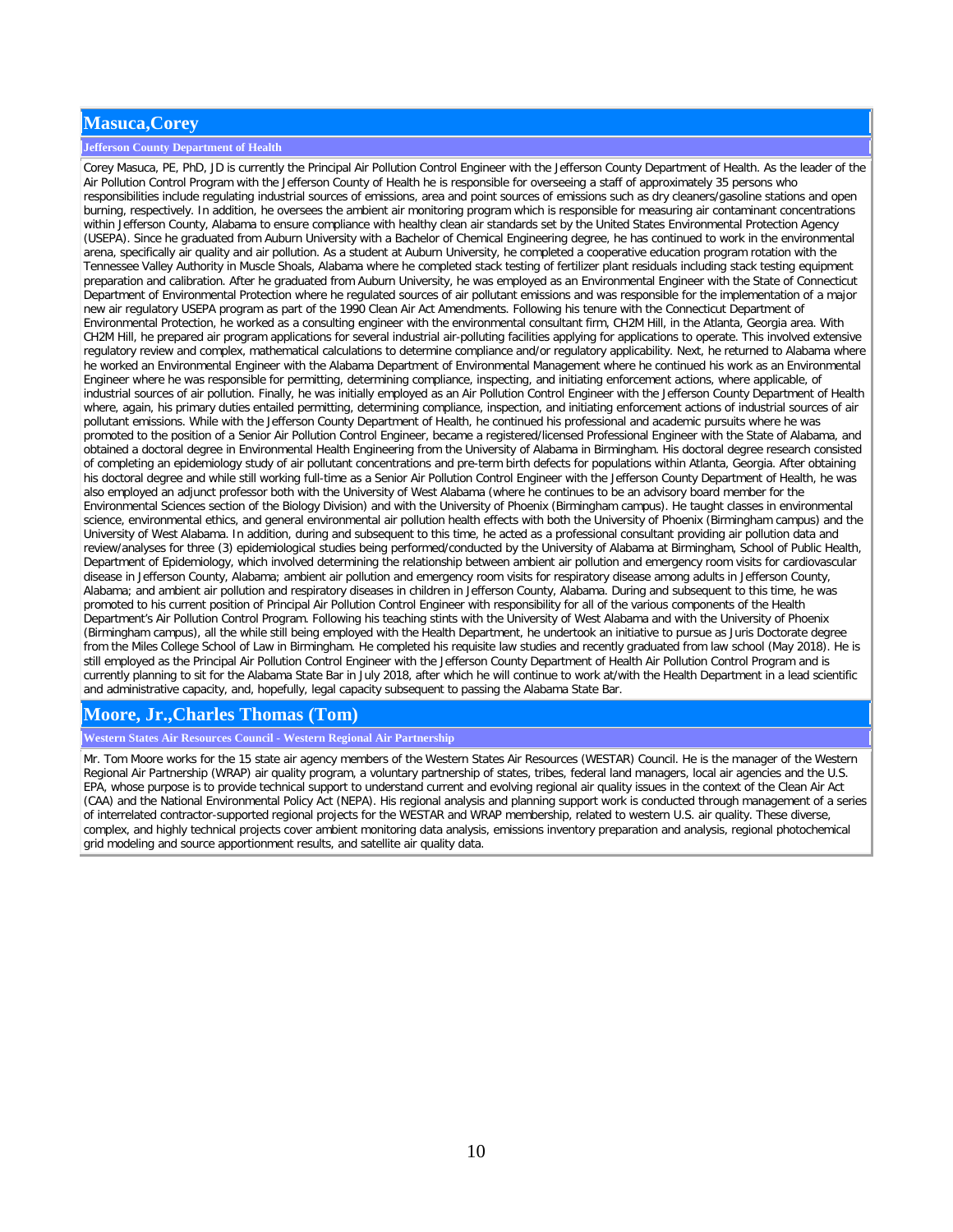# **Morris,Vernon**

### **Howard University**

Dr. Morris is a Professor in the Department of Chemistry, Director of the Atmospheric Sciences Program at Howard University. He serves as the PI and Director of a NOAA cooperative science center for Atmospheric Sciences at Howard University. He also maintains an adjunct appointment in the Environmental Engineering Program. Dr. Morris received BS degrees in chemistry and mathematics from Morehouse College and a PhD in Earth and Atmospheric Sciences from the Georgia Institute of Technology. He has completed advanced study in Sicily (Erice), at the Lawrence Livermore National Laboratories, and as a Presidential Postdoctoral Scholar at the University of California (Davis). Beginning with an NSF CAREER award in 1997, Dr. Morris has raised more than \$60M in external research funding, founded the Atmospheric Sciences Program, which is already a national leader in the production of minority PhDs in the field, and helped guide the success of multiple NOAA and NASA-funded research centers. Recent funding includes several grants from NOAA and the National Science Foundation. Dr. Morris has guided the research for more than 150 students at the graduate, undergraduate, and high school levels, published over 75 refereed papers, book chapters, and conference proceedings, ranging from quantum chemistry to the impacts of lightning in tropical Africa, and has made over 100 invited talks and national conference presentations. The research themes that guide his current research are (i) the impact of mineral dust aerosols on global atmospheric chemistry and climate, (ii) the role and influence of tropospheric aerosols on regional environmental health, and (iii) the interplay between weather phenomena (e.g. dust storms, lightning, and precipitation) and atmospheric chemistry, i.e. "chemical meteorology". Dr. Morris has won numerous academic and scientific honors and awards including being recognizedas one of the 50 Most Influential Blacks in Science and Technology in 2011, inducted as a History Maker in Science in 2012, winning the NOBCChE Henry Cecil McBay Outstanding Teacher Award (2012), a Fulbright Specialist Award (2013), elected a Fellow of the American Meteorological Society (2016), and the Charles Anderson Award of the AMS in 2017. Dr. Morris is a member of the AMS, AGU, and the National Society of Black Physicists (NSBP). He has previously served on several national advisory committees including the Department of Energy ARM Science Board (2015 – 2017), the District of Columbia STEM Advisory Council (2011 – 2014), the UNESCO steering committee for the "Application of Remote Sensing for Integrated Management of Ecosystems and Water Resources in Africa", the National Academies of Sciences Board on Atmospheric Sciences and Climate (BASC) (2005 – 2007), and Member of the NASA Earth Systems Sciences and Applications Advisory Council, (ESSAAC) (2003 – 2005).

## **Morris,William**

### **Efficient Fuel Additives**

Dr. Morris completed his Ph.D. and M.S. in chemical engineering at the University of Utah examining the effect of pollutants such as NOX, SOX, and particulate matter on aerosol formation in air and oxy-fired combustion. He also holds a coordinate A.B. in Physics and Environmental Studies with a minor in History from Bowdoin College. He is currently President of Efficient Fuel Additives where he provides fuel additives and technical services to promote energy efficiency, use of alternative fuels, and utilization of agricultural waste biomass resources. He is also contracted by the Wyoming Integrated Test Center (ITC) as Program Director to provide engineering and business development support services for CO2 management technologies related to the ITC. The ITC facility, which was recently completed, is a public/private venture between Basin Electric Power Cooperative, Tri-State G&T, the National Rural Electric Cooperative Association, Black Hills Power, and the state of Wyoming through the Wyoming Infrastructure Authority. The research facility can provide up to 20 MW equivalent of flue gas for post combustion CO2 capture testing as well as 5 small 0.4 MWe test bays which will host the NRG COSIA Carbon XPRIZE CO2 utilization competition.Additionally, in a consultative capacity, he has provided engineering and technical advice for to private and government entities in the U.S. and S. Korea. As an employee of ADA Environmental Solutions, he worked in the areas of mercury emissions control, CO2 capture, NOX control, and is the listed inventor on 3 issued NOX, mercury, and CO2 emissions control patents as well as other patents pending. He was also a contributing author to the oxy-fuel combustion section of the National Coal Council's report, Fossil Forward in 2015 for then Department of Energy Secretary of Energy Ernest Moniz providing an update on CO2 capture technologies. His primary area of expertise is in combustion by-product formation such as NOX and particulate matter as well as emissions controls for mercury and CO2. He has conducted basic research, small pilot research, and commercial scale demonstrations and trials of various mercury, NOX, and emissions control technologies with both private industry and universities. Previous partners have included University of Utah, University of California Berkeley, Texas A&M University, Lehigh University, Southern Company, Aspen Aerogels, The University of Akron, the Electric Power Research Institute, the National Energy Technology Laboratory, the U.S. Department of Energy and other private industry companies. In addition, he has been a peer reviewer for the journals of American Chemical Society as well as Elsevier Publishing.

## **Packham,Steven**

#### **Utah Department of Environmental Quality**

Dr. Steven Packham is an inhalation toxicologist with 28 years of regulatory experience with the Utah Division of Air Quality. Foremost among his responsibilities has been public education and communication of the scientific basis and intent of USC Title 42, Chapter 85 (particularly Sections 7409 and 7412): To protect human health with an ample margin of safety "requisite to protect" public health. His actual regulatory experience includes: Preparation of case-specific HAPs residual risks and leaking underground storage tank vapor intrusion risk assessments. Development of State Implementation Plans. State adoption of Federal NESHAP MACT's, and annual reviews of Utah's NATA Urban Air Toxics program. His research has focused on causal biologic mechanisms of dose-dependent health effects from breathing air pollution. He has developed a model to estimate margins of safety for mobile app users based on EPA Air Quality Index (AQI) values for sensitive and normal groups who may wish to engage in fitness improvement training and enjoy physical recreational activities outdoors under fluctuating air quality conditions. Dr. Packham is an Adjunct Associate Professor in the University of Utah College of Health Sciences Department of Family and Preventative Medicine and a member of the Advisory Board of the Rocky Mountain Center for Occupational and Environmental Health in Salt Lake City. Past professional activities include: Editorial Board, Journal of Fire Sciences. Chairman, American Society for Testing and Materials (ASTM) Task Group E5.21.05. Member, Toxicity Advisory Committee National Fire Protection Association. Member, ASTM Committee on Toxic Hazard Assessment of Materials used in Transportation Vehicles. United States of America Member, Technical Advisory Committee, ISO/TC 92/SC 3. Convener: ISO Technical Committee 92, Subcommittee 3, Working Group 1 on Fire Model. United States of America Assigned Expert: ISO/TC 92/SC 3/Working Group on Bio-assays.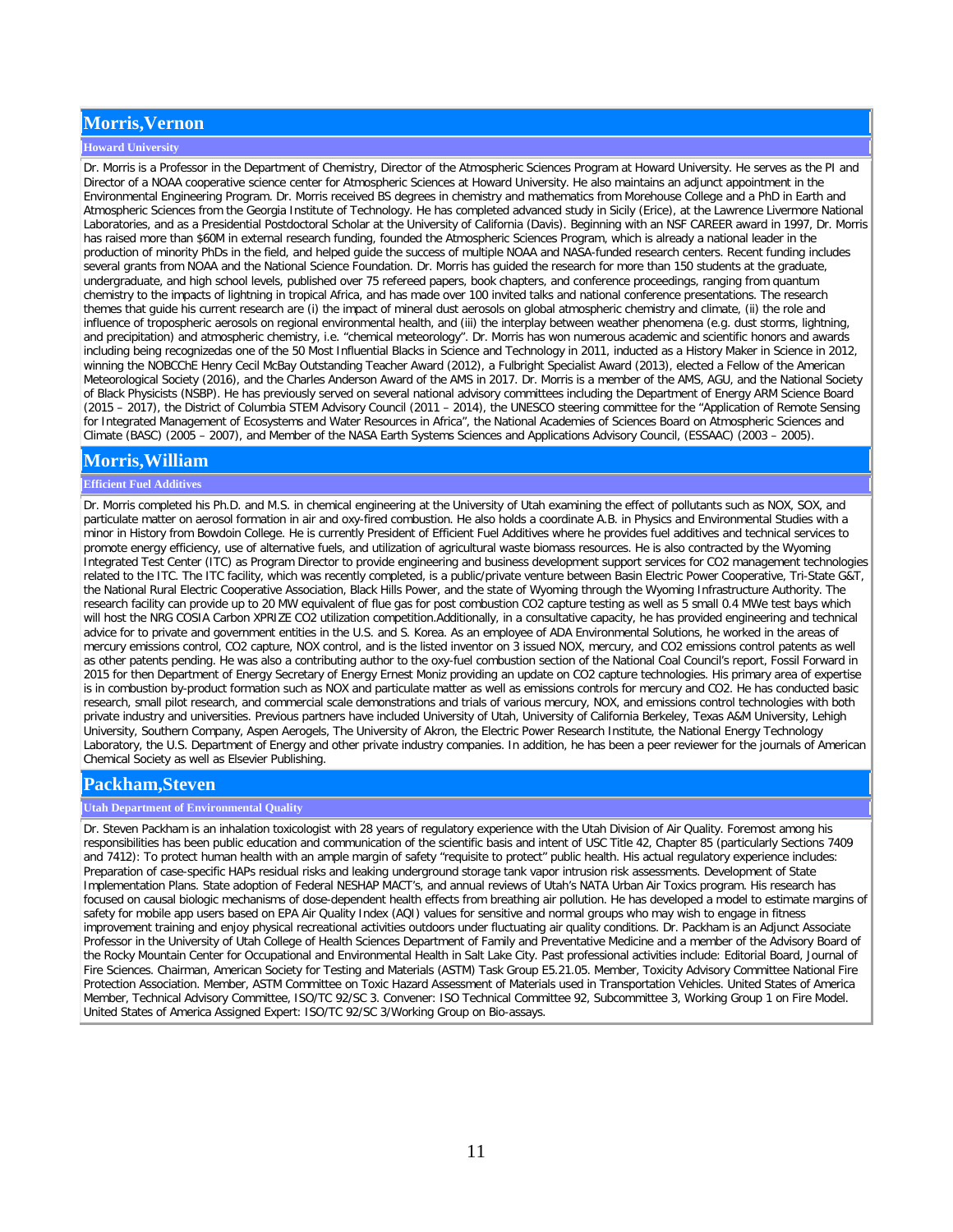## **Pair,Benson**

#### **KBR**

Mr. Benson Pair is currently the Chief Technology Engineer- Environmental for KBR, located in the Houston Office. He has held this position for 29 years, since he joined KBR, then the M.W. Kellogg Company, in 1988. Prior to joining KBR, Mr. Pair spent 16 years with Engineering Science, Inc., environmental engineers and consultants, in their Houston Office, serving as Office Manager the last five years. He graduated from Rice University with two degrees in Chemical Engineering, a B.A. and an M.Ch.E, both degrees awarded in 1972. Mr. Pair is a registered Professional Engineer in the State of Texas and a Board Certified Environmental Engineer (BCEE). He is a member of the American Institute of Chemical Engineers (AIChE), the American Academy of Environmental Engineers and Scientists (AAEES) and the Water Environment Federation. Mr. Pair has served as an officer in the Water Environment Association of Texas (WEAT) holding every office in the Southeast Texas Section. He served as Chair of the Environmental Division of the AIChE, and served on the Programming Committee of AIChE. Mr. Pair is currently the AIChE representative on the Board of Trustees of the AAEES. This marks the second time he has been asked to serve in that position. Mr. Pair has nearly 46 years of experience in Environmental Engineering, all of it spent in providing consulting and engineering services to the hydrocarbon processing industry. He has executed projects involving air pollution control, wastewater treatment and solid waste management. Mr. Pair has been responsible for all phases of a project, from site selection studies through start up and commissioning. He has conducted bench scale and pilot scale treatability studies, and designed treatment plants. Mr. Pair has completed projects located in over a dozen States and ten foreign countries, giving him a working knowledge and appreciation of the regulatory requirements of a broad range of local, state and federal agencies, as well as international lending institutions. His career began shortly after the passage of the Clean Air Act in 1970 and the Clean Water Act in 1972. Mr. Pair has followed the development of air pollution control and wastewater treatment technologies for nearly five decades, applying these technologies to achieve regulatory compliance in a cost effective manner.

## **Paulson,Suzanne**

### **University of California Los Angeles**

Dr. Suzanne Paulson is Professor in the Department of Atmospheric & Oceanic Sciences, and Professor in the Institute of the Environment at UCLA, where she serves as the director of the Center for Clean Air. She earned a B.A. in Chemistry from the University of Colorado, an MS in Plant Biology from the University of Illinois, and an MS and PhD in Environmental Engineering Science from the California Institute of Technology. She was an Advanced Study Program Postdoctoral Fellow at the National Center for Atmospheric Research in Boulder, Colorado. Currently she investigates the impact of aerosol particles on human health and in clouds. She is also studies the influence of the built environment (sound walls, vegetation, cityscape design and traffic control) on pollution levels in urban areas at block and sub-block scales, including. She did extensive earlier work on ozone-alkene chemistry and aerosol optical properties, and has also conducted research projects in indoor air, biofuel emissions, and bioaerosol among others. Currently Dr. Paulson serves on the Research Screening Committee for the California Air Resources Board. Until recently she also served as an Airport Commissioner for the City of Santa Monica. She is a member of the American Association for Aerosol Research, the American Association for the Advancement of Science, the American Chemical Society and the American Geophysical Union.

## **Randolph,Dennis A.**

### **City of Grandview**

Mr. Dennis A. Randolph, P.E. is the Public Works Director for Grandview Missouri and Adjunct Instructor at the University of Missouri – Kansas City. He holds B.S. and M.S. degrees in civil engineering from Wayne State University as well as an MPA from Western Michigan University. He previous taught at Western Michigan and Wayne State, and has been a full-time local government engineer for over 40 years. His interests span a broad range emphasizing applied research that brings results to local communities. His current emphasis area is the impact of air, noise, and water pollution on Environmental Justice communities. Currently, he is responsible for leading technical work involved with litigation concerning the administration and permitting under the Clean Air Act. In conjunction with the air quality modelling work he led an effort to study noise along a newly designated interstate road to evaluate the cumulative impacts on the same Environment Justice communities. Mr. Randolph's current research has been supported by funding from the City of Grandview; Mr. Randolph has received no external research funding for this work from either federal of state government agencies, private companies, or foundations. Over the years Randolph has led work in solid waste management, surface and groundwater pollution and management, rural and urban sewage handling and treatment, and brownfield cleanup. He has formed collaborations between university faculty and local communities to investigate a wide-range of problems and to conduct field trials. He conducted a large county-funded project to trace multiple salt plumes through a rural. He was responsible for technical review of a \$100 million wastewater treatment plant upgrade and managed several large combined sewer separation projects, and community sewage lagoon upgrades. He is managing a sanitary sewer inflow and infiltration (I&I) study to identify problem areas as well as a study of storm sewer pipe condition using robotic sensors. He obtained voter-approved funding for a \$15 million brownfield cleanup of several abandoned industrial sites, and two \$200,000 U.S. Environmental Protection Agency cleanup grants to identify and test suburban and rural sites. He has led countywide solid waste recycling efforts, been a flood plain administrator, and led efforts to incorporate stormwater Best Management Practices in construction projects, and been responsible for soil erosion and sedimentation regulation enforcement for several communities. He has led safety studies as a Principal Investigator on Federal Highway funded research and served on several National Cooperative Highway Research Program projects. He has also provided several grants to university departments to provide funding for focused research on local government engineering problems and is currently providing funding for a study of road asset management with the University of Missouri – Columbia, Civil Engineering Department. Mr. Randolph Is a Registered Professional Engineer in four States, a Public Works Leadership Fellow (APWA), and was recently selected as one of 2015's Top Ten Public Works Officials (APWA). He is a member of several American Society of Civil Engineers (ASCE) committees including the Public Agency Peer Review Committee. His other current committee work includes the ASCE Infrastructure Resilience Division SPEED Committee, and the Institute of Sustainable Infrastructure, where the work focuses on the topics of resilience and sustainability of infrastructure. He is a Life Member of the Institute of Transportation Engineers, American Society of Civil Engineers, and Institute of Electrical and Electronics Engineers. He has written nearly ninety articles and publications including a number of peer reviewed articles. He has authored two books and been the executive editor on a third.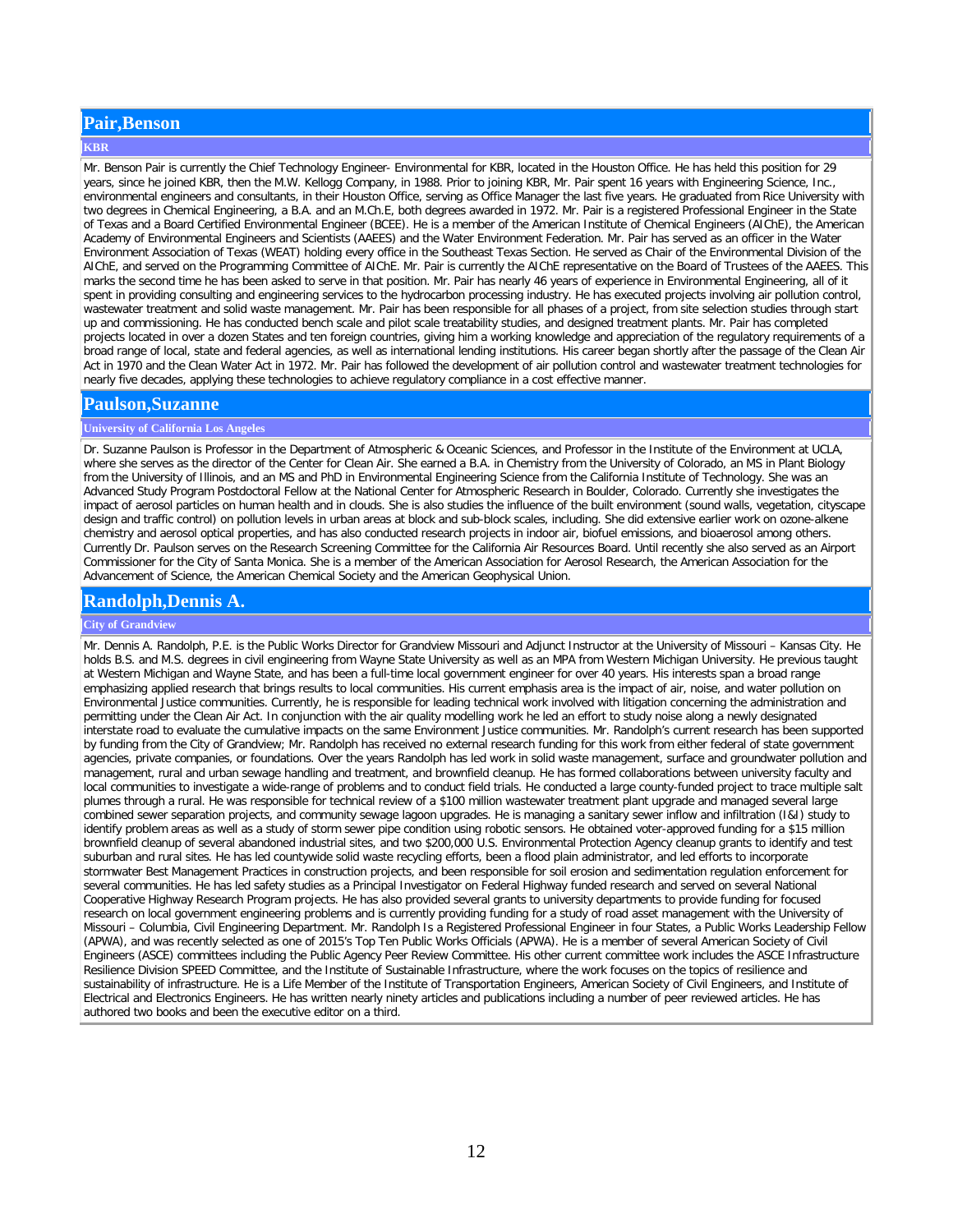# **Sheppard,Elizabeth A. (Lianne)**

### **University of Washington**

Dr. Elizabeth A. (Lianne) Sheppard, PhD is Professor and Assistant Chair in the Department of Environmental and Occupational Health Sciences and Professor of Biostatistics at the University of Washington. She holds a B.A. in psychology and a Sc.M. in biostatistics from Johns Hopkins University, and a Ph.D. in biostatistics from University of Washington. Her research interests focus on modeling and understanding the health effects of environmental and occupational exposures with particular emphasis on statistical methods for environmental and occupational epidemiology. She actively collaborates on a variety of research projects in the environmental and occupational health sciences and has been lead statistician for the Multi-Ethnic Study of Atherosclerosis and Air Pollution (MESA Air) study, a 10-year study funded by EPA to determine the effect of long-term air pollution exposure on subclinical progression of cardiovascular disease. Dr. Sheppard directs a NIEHS-funded program for quantitative training in the environmental health sciences. Her recent research funding comes from EPA, NIEHS, NIOSH, and the Health Effects Institute. She is a fellow of the American Statistical Association and a member of the editorial board for Epidemiology. She serves on the Health Effects Institute's Review Committee, and has advised EPA through service on several Clean Air Scientific Advisory Committee special panels and Science Advisory Board ad hoc committees.

### **Sorooshian,Armin**

### **University of Arizona,Department of Chemical and Environmental Engineering**

Armin Sorooshian is an Associate Professor, University Distinguished Scholar, and da Vinci Fellow at the University of Arizona in the Departments of Chemical and Environmental Engineering, Hydrology and Atmospheric Sciences, and Public Health. He received his B.S. (2003) in Chemical Engineering at the University of Arizona, and a M.S. (2005) and Ph.D. (2008) in Chemical Engineering at the California Institute of Technology. Armin specializes in aerosol physics and chemistry, in addition to aerosol-cloud interactions. Armin is involved with projects including instrument

development/characterization, surface/ship/airborne field measurements, and the use of data from models of varying complexity and remote sensing measurements. His sources of funding in the past two years include the Office of Naval Research, NASA, and the National Institute of Environmental Health Sciences. He is a member of the following professional societies: American Geophysical Union (AGU), American Institute of Chemical Engineers (AICHE), American Meteorological Society (AMS), and American Association for the Advancement of Science (AAAS).

### **Stuart,Amy**

#### **University of South Florida**

Amy L. Stuart, Ph.D. is a Professor at the University of South Florida (USF) in the Department of Environmental and Occupational Health, College of Public Health. She holds a joint appointment in the Department of Civil and Environmental Engineering, and courtesy appointments in the Center for Urban Transportation Research, and the Patel College of Global Sustainability. She is also the founder and director of the Graduate Certificate Program in Environmental Health at USF. Dr. Stuart earned a BS in chemical engineering, a MS in civil engineering, and a PhD in civil and environmental engineering from Stanford University. She completed postdoctoral training at the Center for International Security and Cooperation at Stanford. Dr. Stuart leads multi-disciplinary research and teaching initiatives related to air pollution, public health, and environmental sustainability. Her research has contributed to understanding the impacts of urban design and transportation on air pollution exposures and their social distribution, the fate of volatile chemicals during cloud freezing, mercury contamination and exposures, and associations between air pollution and birth defects, resulting in over 100 scholarly publications. During the last two years, Dr. Stuart's work has been funded by the National Institute of Environmental Health Sciences and by the United States Department of Transportation. She is also a previous recipient of a National Science Foundation Career award. Dr. Stuart is professionally involved in the Association of Environmental Engineering and Science Professors, currently serving on the Lectures Committee. She is a member of the Air and Waste Management Association, including previous service as the Chair of the Student Awards Committee of the Higher Education Council, and is a member of the International Society of Exposure Sciences. She regularly serves as a reviewer of manuscripts for several scientific journals and of proposals for grant sponsors on air pollution topics.

## **Wagner,James**

### **Michigan State University**

Dr. Wagner is an associate professor in cardiopulmonary toxicology in the Department of Pathobiology and Diagnostic Investigation at Michigan State University. He earned a bachelor's degree in biochemistry, a master's degree in business administration in management science, and a PhD in pharmacology and toxicology. His post-doctoral training focused on comparative pathology and air pollutant exposure. Current research efforts are focused on conducting translational studies to understand the mechanisms of airway injury and systemic responses induced by inhalation exposures to pathogens, toxicants, and environmental pollutants. Mechanistic studies are designed to address exposure related changes to respiratory, cardiovascular, immunological, and nervous systems. Dr. Wagner has over 20 years of experience conducting both field- and laboratory-based, animal inhalation exposure studies across the country, and have relied on approaches of digital pathology, cardiovascular telemetry, pulmonary function testing, and genomic analyses in multiple transgenic and strain-sensitive rodents to understand the histopathological, biochemical, and physiologic responses to inhalation exposures. From his 77 research publications, he has been fortunate to collaborate with over 90 different coauthors from 8 units at Michigan State University and over 30 national and international laboratories. Sources of research funding in the past two years have included the National Institutes of Health (NIH), the State of Michigan, and the European Union, although previous funding sources (> 3years ago) have included the Health Effects Institute (HEI), EPA, and the American Chemistry Council (ACC). He recently contributed to the writing and review of EPA's integrated science assessment (ISA) for PM2.5 from 2015-16. Dr. Wagner has provided review and consultation for other national and international agencies, including Health Canada's Human Health Risk Assessment for Gasoline Exhaust, the EPA's ISA for both ozone and for sulfur oxides, the National Research Council's report on Submarine Air Quality, and the Japan Automotive Research Institute's strategic priorities planning. As a member of the TLV-Chemical Substance Committee for the American Conference for Governmental and Industrial Hygienists (ACGIH), he evaluates toxicological and epidemiological data to conduct risk assessment and make exposure recommendations for a variety of airborne workplace chemicals. Dr. Wagner is an active member in the Society of Toxicology where he served leadership positions in Finance, Inhalation and Respiratory Toxicology, and Cardiovascular Toxicology groups. He is a frequent panel member for proposal peer review for NIH (Children's Health Centers, Superfund Program) and CDC (World Trade Center Research Program). Lastly, Dr. Wagner is active on editorial boards of journals with a focus on air pollutant toxicology, including Inhalation Toxicology and Particle and Fibre Toxicology, and he regularly conducts peer review in Toxicological Sciences, Environmental Health Perspectives, Atmospheric Environment, and Science of the Total Environment, among others.